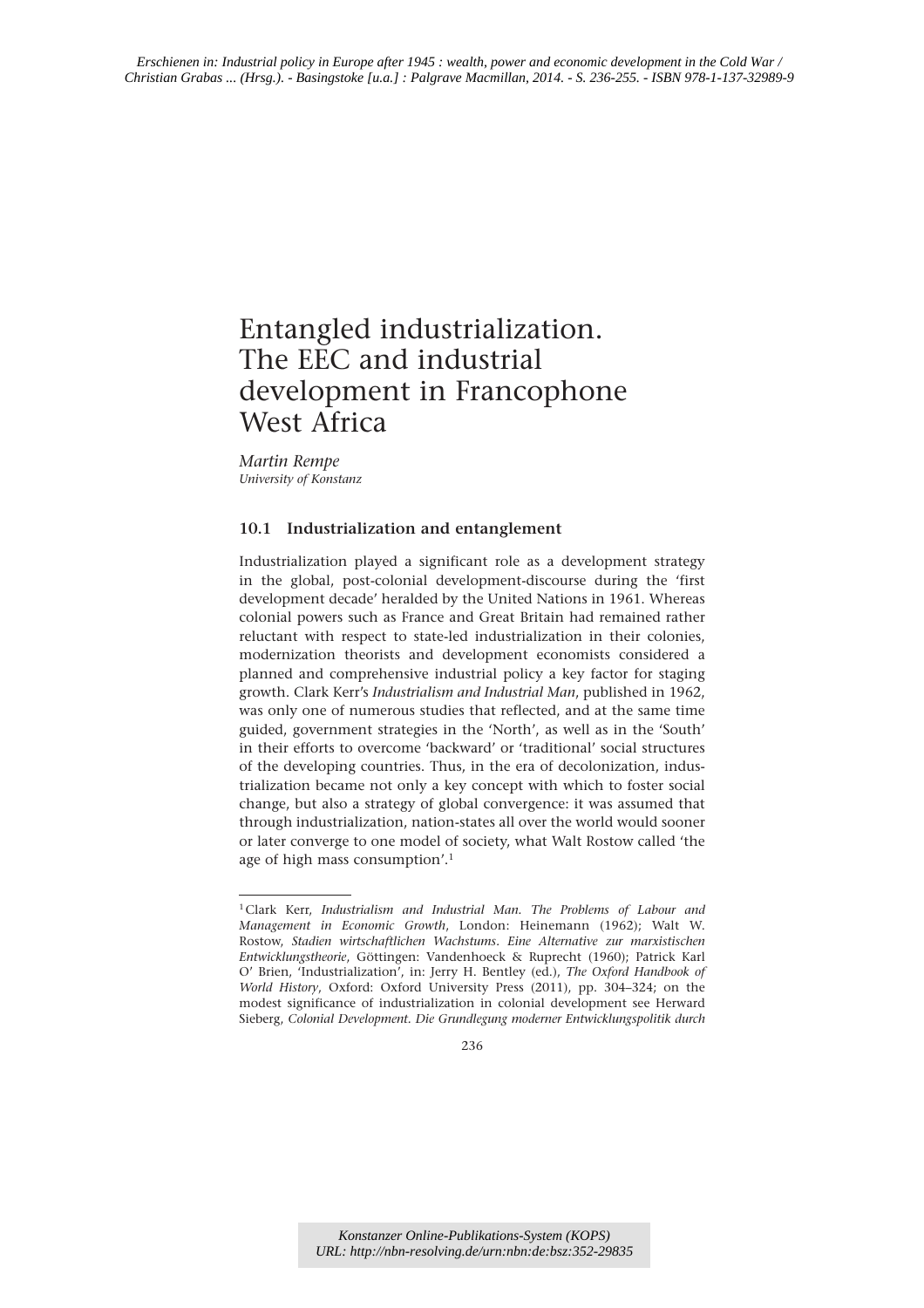Against this global backdrop, the European Economic Community (EEC) also engaged in industrial development outside Europe: the Association of the Overseas' Countries and Territories to the EEC, which was mainly comprised of former French colonies in Africa, provided the legal framework for an active industrial policy as part of the Community's development policy. Even if the implementation of industrial development projects turned out to be relatively modest compared to agricultural and infrastructural activities taking place between 1958 and 1975, the EEC did embark on distinct strategies in terms of industrialization in Francophone Africa from the beginning of the Community's existence. Focusing on overall industrialization plans and on the implementation of two projects in Senegal during the 1960s and 1970s, this chapter will shed some light on these early efforts, including the scientific base on which they were constructed, the ensuing political frictions, the actual economic outcomes, and their shortcomings.

In contrast to Eurocentric accounts that highlight the insignificance of the Community's early industrial development policy, it is argued here that these plans and their partial implementation had a considerable impact on industrialization in Francophone Africa. What is more, a critical historicization of entangled industrial development efforts puts into question widespread assumptions of both contemporary social sciences' analysis and historical accounts, which both maintain that post-independent industrial development in Africa was shaped mainly by national prerogatives and policies. Usually founded on national empirical data, these studies did not care for mutual exchange, for the flow of concepts or for the shared implementation of industrialization projects.2 In contrast, an entangled, actor-centered analysis of industrialization efforts in Africa not only escapes contemporary history's

*Großbritannien 1919–1949*, Stuttgart: Franz Steiner (1985) and Jacques Marseille, *Empire colonial et capitalisme français. Histoire d'un divorce*, Paris: Albin (1984).

<sup>&</sup>lt;sup>2</sup> See, for example, Jürgen Donges and Lotte Müller-Ohlsen, *Außenwirtschaftsbeziehungen und Industrialisierung in Entwicklungsländern*, Tübingen: Mohr (1978); David K. Fieldhouse, *Black Africa 1945–80. Economic Decolonization and Arrested Development*, London: Allen & Unwin (1986); James Foreman-Peck and Giovanni Federico (eds.), *European Industrial Policy. The Twentieth Century Experience*, Oxford: Oxford University Press (1999); for Senegal's national development policy see Mamadou Diouf, 'Senegalese Development. From Mass Mobilization to Technocratic Elitism', in: Frederick Cooper and Randall Packard (eds.), *International Development and the Social Sciences. Essays on the History and Politics of Knowledge*, Berkeley, CA: University of California Press (1997), pp. 291–319.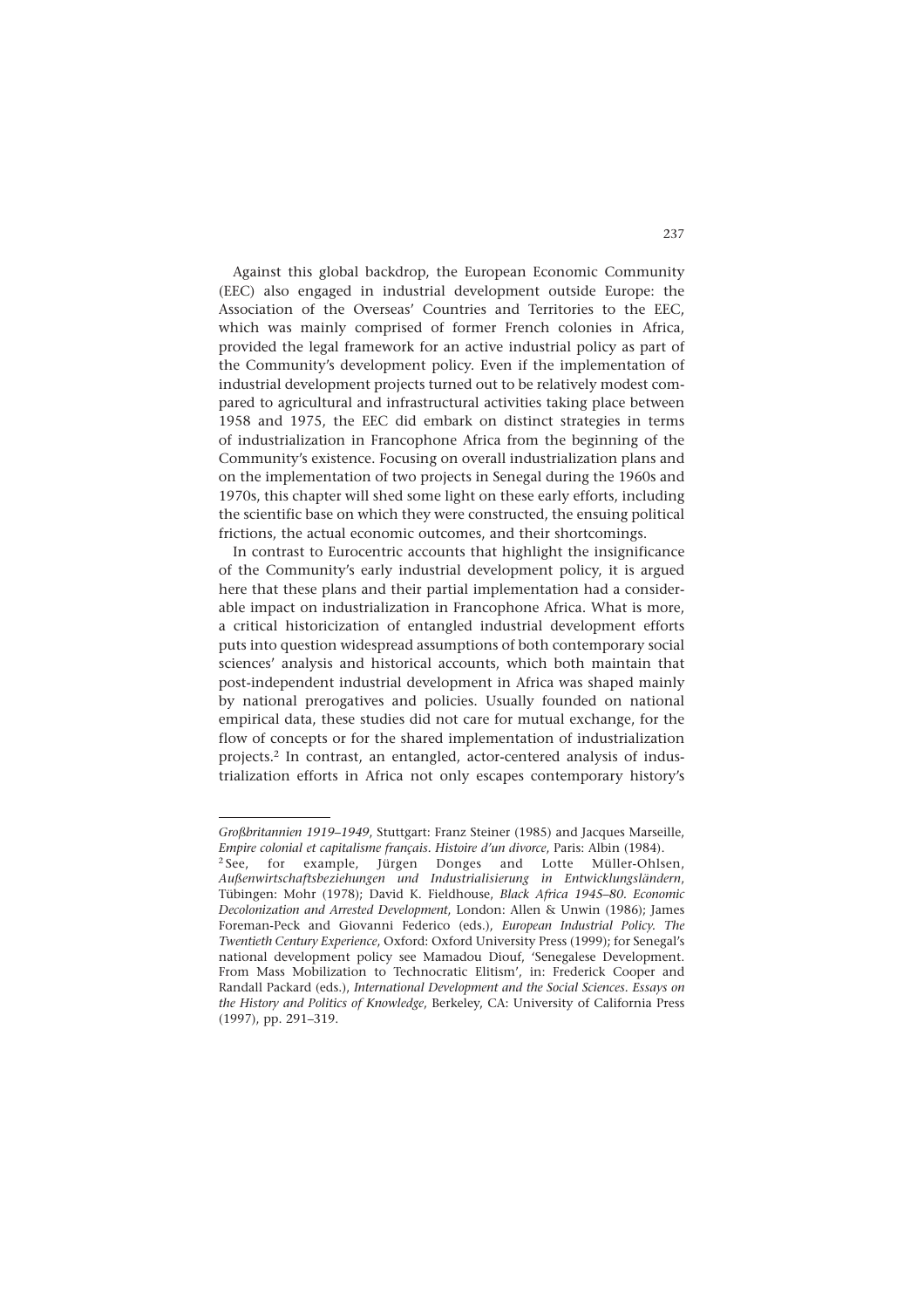danger of retelling established narratives,<sup>3</sup> but also points to concrete, exogenous factors beyond the scope conditions usually examined, such as the world market or environmental issues. This approach, therefore, provides a more balanced account of industrial policy in Francophone West Africa.

The chapter proceeds in three steps: first with a sketch that details the background of the Association of the Overseas' Countries and Territories to the EEC, including the statistical record of its industrial policy in Francophone Africa; second with an analysis of the making of the EEC's general industrialization plans; third with a discussion of three case studies in Senegal in the 1960s and 1970s that offer great insight into the reasons why large scale industrialization did not gain ground in Francophone Africa.

# **10.2 The official record of the EEC's industrial development policy**

The Association of the Overseas' Countries and Territories to the EEC was one of the most controversial topics addressed in the negotiations leading to the Rome Treaty in March 1957. Still a colonial power, France, backed by Belgium, insisted on a financial contribution of the prospective community to the development of its African territories and threatened to block the integration project altogether if the Association was not accepted. On the other hand, West Germany and the Netherlands had little economic interest in this part of the world. Moreover, they feared involvement in French colonial affairs. Primarily strategic considerations with respect to the Cold War, as well as the lurking failure of the negotiations, led Bonn and Den Haag to give in to French demands. A compromise was made in which a preferential trade area with the associated countries as well as the establishment of a European Development Fund (EDF) was allowed for. The latter was planned to be in effect for a period of five years and was funded by all member states, with Germany and France as the major payers: out of 581.5 million units of account (u.a.), the two countries spent 200 million u.a. each.4

<sup>3</sup> Rüdiger Graf and Kim Christian Priemel expand on this danger in 'Zeitgeschichte in der Welt der Sozialwissenschaften. Legitimität und Originalität einer Disziplin', *Vierteljahrshefte für Zeitgeschichte* 26 (2011), pp. 479–508.

<sup>4</sup> Urban Vahsen, *Eurafrikanische Entwicklungskooperation. Die Assoziierungspolitik der EWG gegenüber dem subsaharischen Afrika in den 1960er Jahren*, Stuttgart: Franz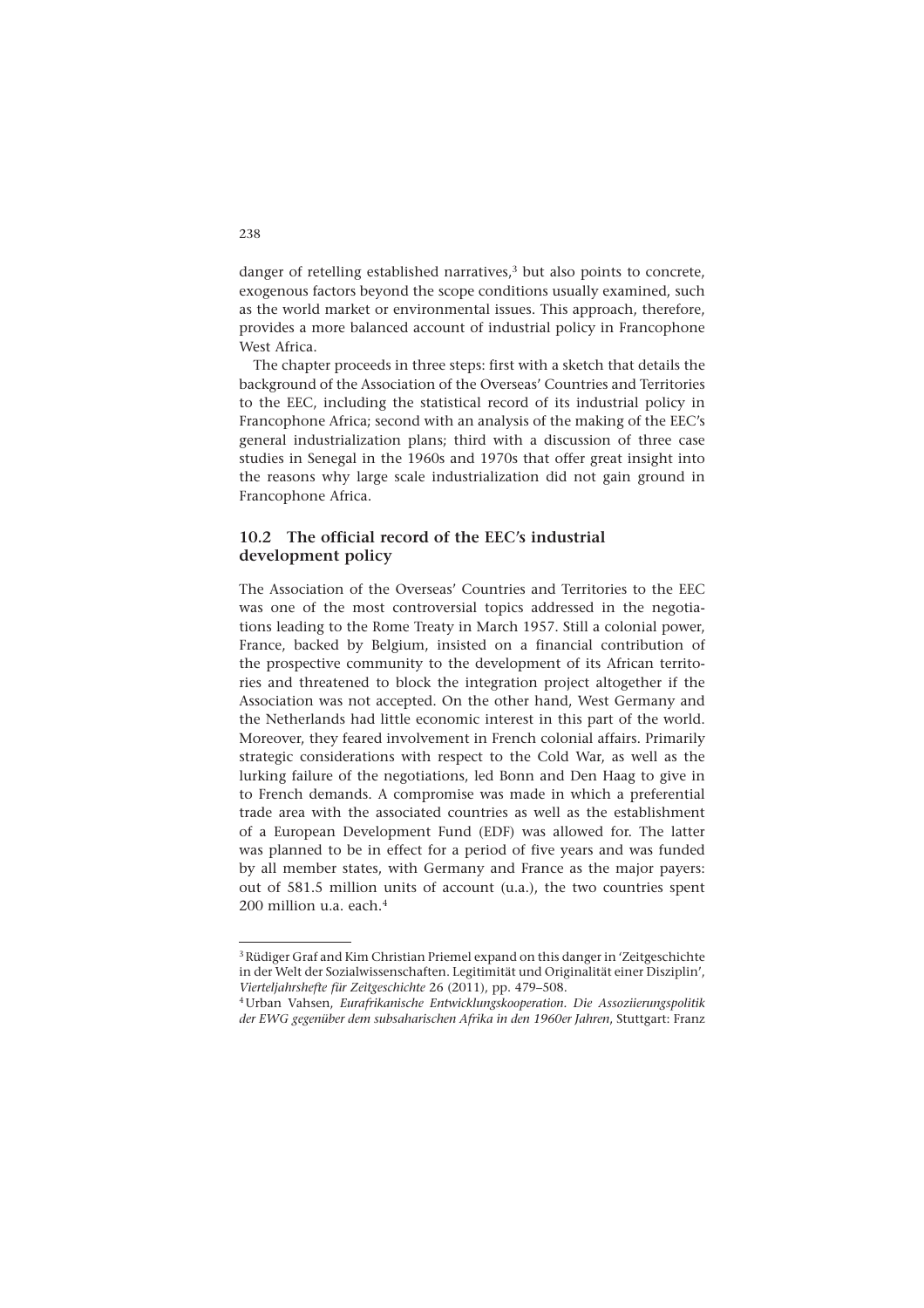Although most African countries had gained independence by 1960, the Association was continued and a renewal was supposed to be negotiated between European states and the now sovereign African states. Tenacious bargaining followed, primarily between the European states themselves, before the first Yaoundé Convention was signed in July of 1963. New institutions, such as the Association Council, were founded with the intent to demonstrate that the new Association put the countries involved on equal footing with each other and that the relationships had broken away from their colonial traditions. Moreover, a second European Development Fund, again designed for a period of five years and amounting up to 800 million u.a., was launched. In 1969, the second Yaoundé Convention brought little change to the general design of the Association. The third EDF had only slightly more money to invest (around 1 billion u.a.), but its financial instruments were made more flexible in terms of loans and risk capital. It was only the British entry to this Association in 1973 that brought major transformations of the Association, and subsequently led to the age of the so-called Atlantic–Caribbean–Pacific Partnership, which was established by the first Lomé Convention in 1975.<sup>5</sup>

As Table 10.1 shows, the fund's statistical record of genuine industrial projects between 1958 and 1975 remained very modest compared to agricultural or infrastructural projects: the first fund spent less than 1 per cent on industrial activities, the second less than 6 per cent and the third only a little more than 7 per cent. A specific view on Senegal makes it clear what these figures could have meant from an African national perspective: whereas the first fund did not include any investment at all in the West African country, the second funded only two studies on small industrial business possibilities and the erection of an iron ore factory on a budget of less than 50,000 u.a.<sup>6</sup> The data for the early 1970s are hardly different: in the official programme for Senegal,

Steiner (2010); Guia Migani, *La France et l'Afrique sub-saharienne, 1957–1963. Histoire d'une décolonisation entre idéaux eurafricains et politique de puissance*, Brussels: Lang (2008); Thomas Moser, *Europäische Integration, Dekolonisation, Eurafrika. Eine historische Analyse über Entstehungsbedingungen der Eurafrikanischen Gemeinschaft von der Weltwirtschaftskrise bis zum Jaunde-Vertrag, 1929–1963*, Baden-Baden: Nomos (2000).

<sup>5</sup> Moser (2000), *Europäische Integration*.

<sup>6</sup> DG VIII, 'Situation des projets du 2ème FED en execution', 30 September 1970, Historical Archives of the European Union (HAEU) 25/1980-1362, 46; DG VIII, 'Résumé de la situation du Sénégal', February 1972, HAEU 25/1980-1328, 367, here 380.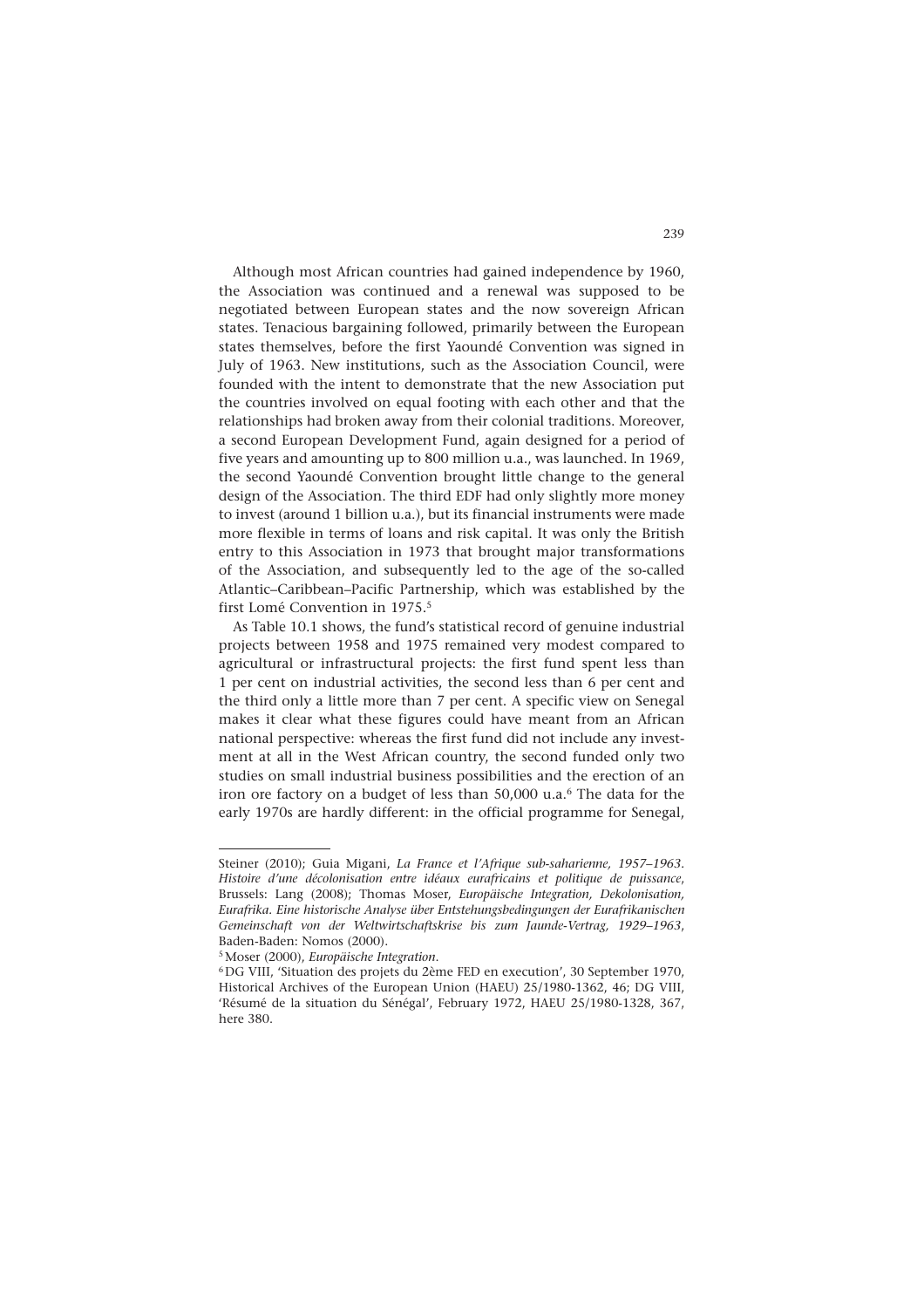|                             | EDF I                             |         | <b>EDF II</b>                     |         | <b>EDF III</b>                    |         |
|-----------------------------|-----------------------------------|---------|-----------------------------------|---------|-----------------------------------|---------|
|                             | Unit of<br>account<br>(thousands) | in $\%$ | Unit of<br>account<br>(thousands) | in $\%$ | Unit of<br>account<br>(thousands) | in $\%$ |
| Industrialization           | 4175                              | 0.73    | 40.225                            | 5.61    | 45,598                            | 7.15    |
| <b>Rural Production</b>     | 94.108                            | 16.49   | 26,6919                           | 37.19   | 188.966                           | 29.63   |
| Infrastructure <sup>1</sup> | 346,847                           | 60.75   | 310,947                           | 43.32   | 274,853                           | 43.11   |
| Educational<br>training     | 111.043                           | 19.45   | 70,092                            | 9.77    | 66,328                            | 10.4    |
| <b>Others</b>               | 14,729                            | 2.58    | 29,489                            | 4.11    | 61,918                            | 9.71    |
| Total                       | 570,902                           | 100     | 717.672                           | 100     | 637.663                           | 100     |

*Table 10.1* Sectoral disbursement of the European Development Fund, 1958–1975

<sup>1</sup> Infrastructure encompasses transport communication, health, water engineering and urban infrastructure.

*Source*: Carol Cosgrove-Twitchett (1978), p. 136.

*Table 10.2* Loans from the European Investment Bank for industrial projects in the associated countries in Africa, 1964–1975

|                    | Loans in unit of account (millions) | Number of projects |
|--------------------|-------------------------------------|--------------------|
| <b>Ivory Coast</b> | 21.54                               | 6                  |
| Cameroon           | 17.27                               | 9                  |
| Congo              | 9.0                                 |                    |
| Gabon              | 0.91                                | 2                  |
| Upper Volta        | 0.45                                |                    |
| Mauritania         | 11.0                                |                    |
| Senegal            | 2.43                                |                    |
| <b>Togo</b>        | 5.93                                |                    |
| Zaire              | 34.2                                | 3                  |

*Source*: Helga Gerth-Wellmann and Dorothee Kayser (1980), p. 73.

not a single industrial project was included.7 The same holds true for the record of the European Investment Bank (EIB) during the two Yaoundé conventions: as Table 10.2 indicates, only nine out of the 18 associated African countries profited from an EIB engagement, of which six received modest or only single investments.

In reflection, it might appear that this chapter looks like a case of much ado about nothing: the EEC played no part in the industrial

240

<sup>7</sup> Ferrandi, Rapport de mission, not dated [1970], HAEU 25/1980-1362, 130, here 132.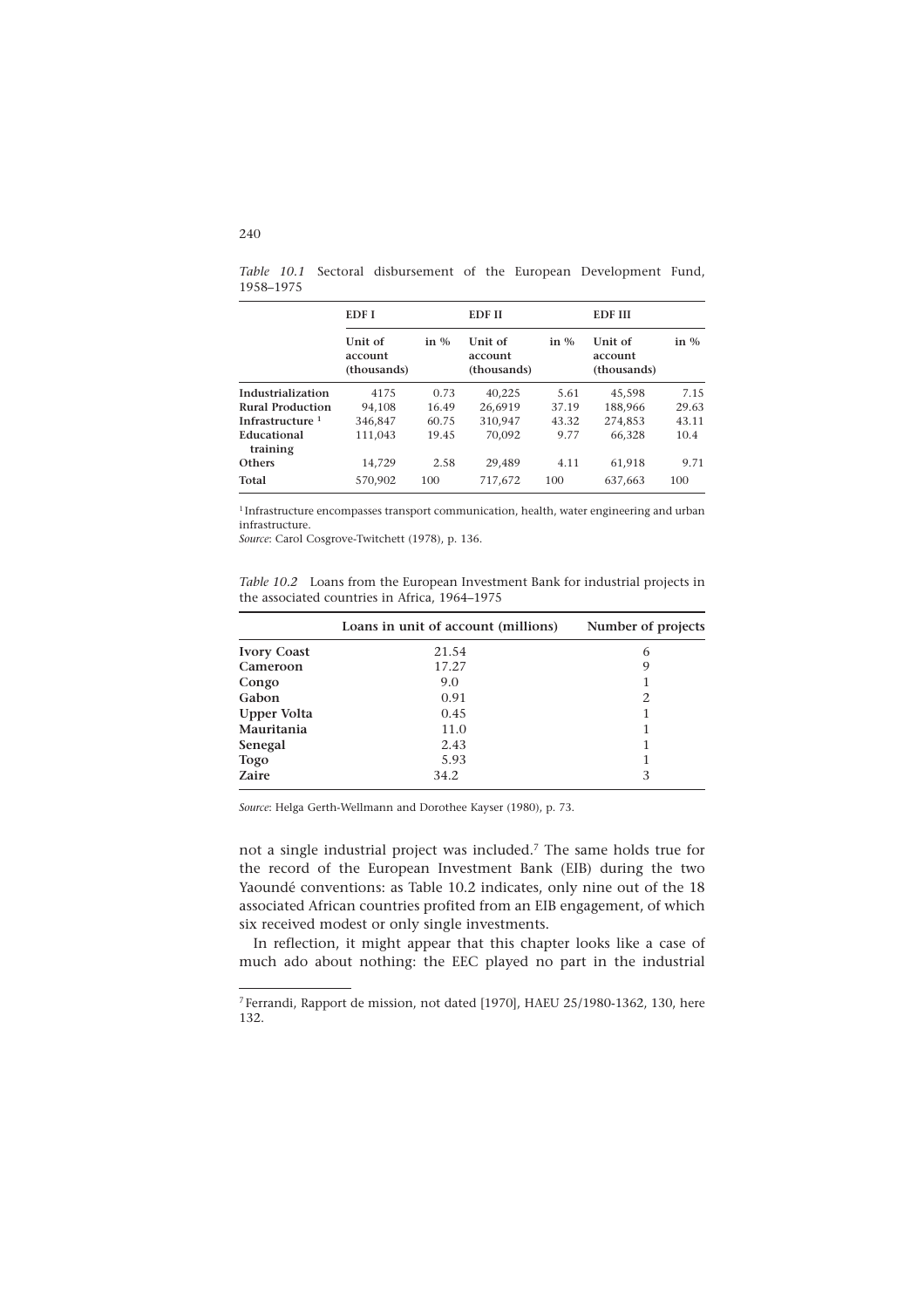development of Senegal and, irrespective of its role in the development of the Ivory Coast, Cameroon and Zaire, only a marginal one with regard to Francophone Africa as a whole. At second glance, however, it is clear that the statistical evidence is insufficient to paint the whole picture. Statistical analyses are, after all, always the result of individual acts of construction and categorization. Such analyses are founded only on documented events and cold facts, but can tell nothing as to people's intentions and ideas.8 In short, statistical records are ill-suited for an empirically grounded assessment of the Community's role in Francophone Africa's industrial development during the 1960s and 1970s. Instead, it seems to be more fruitful to investigate the EEC's ideas and concepts before more thoroughly investigating its industrial cooperation with Senegal. The selection of a (statistically) rather neglected country shall strengthen this argument as, even in such countries, effects of industrial cooperation with the EEC can be clearly identified.

### **10.3 From import substitution to export-oriented industrialization: Plans and their shortcomings**

It would be misleading to claim that the Directorate General VIII for development of the European Commission designed concrete concepts on industrial development before the Yaoundé Convention had taken effect in June of 1964. The formative years of the European development policy were mainly characterized by the effects of African decolonization and the renewal of the Association. Apart from the generation of very general reports on African agriculture and social living conditions, and aside from one historical review on capital investments in Africa since the Second World War, there was no statement on this topic worth mentioning. Nevertheless, these reports already show that the DG VIII was clearly in favour of African industrialization, which was reliant on modernized and productive agriculture.<sup>9</sup>

The first systematic approach of the Community to industrialization in Francophone Africa was started at the end of 1963, when the DG VIII

<sup>8</sup> Adam J. Tooze, 'Die Vermessung der Welt. Ansätze zu einer Kulturgeschichte der Wirtschaftsstatistik', in: Hartmut Berghoff and Jakob Vogel (eds.), *Wirtschaftsgeschichte als Kulturgeschichte. Dimensionen eines Perspektivenwechsels*, Frankfurt a. M.: Campus (2004), pp. 325–351; Graf and Priemel (2011), 'Zeitgeschichte'.

<sup>9</sup> Martin Rempe, *Entwicklung im Konflikt. Die EWG und der Senegal 1957–1975*, Köln: Böhlau (2012), pp. 63–73.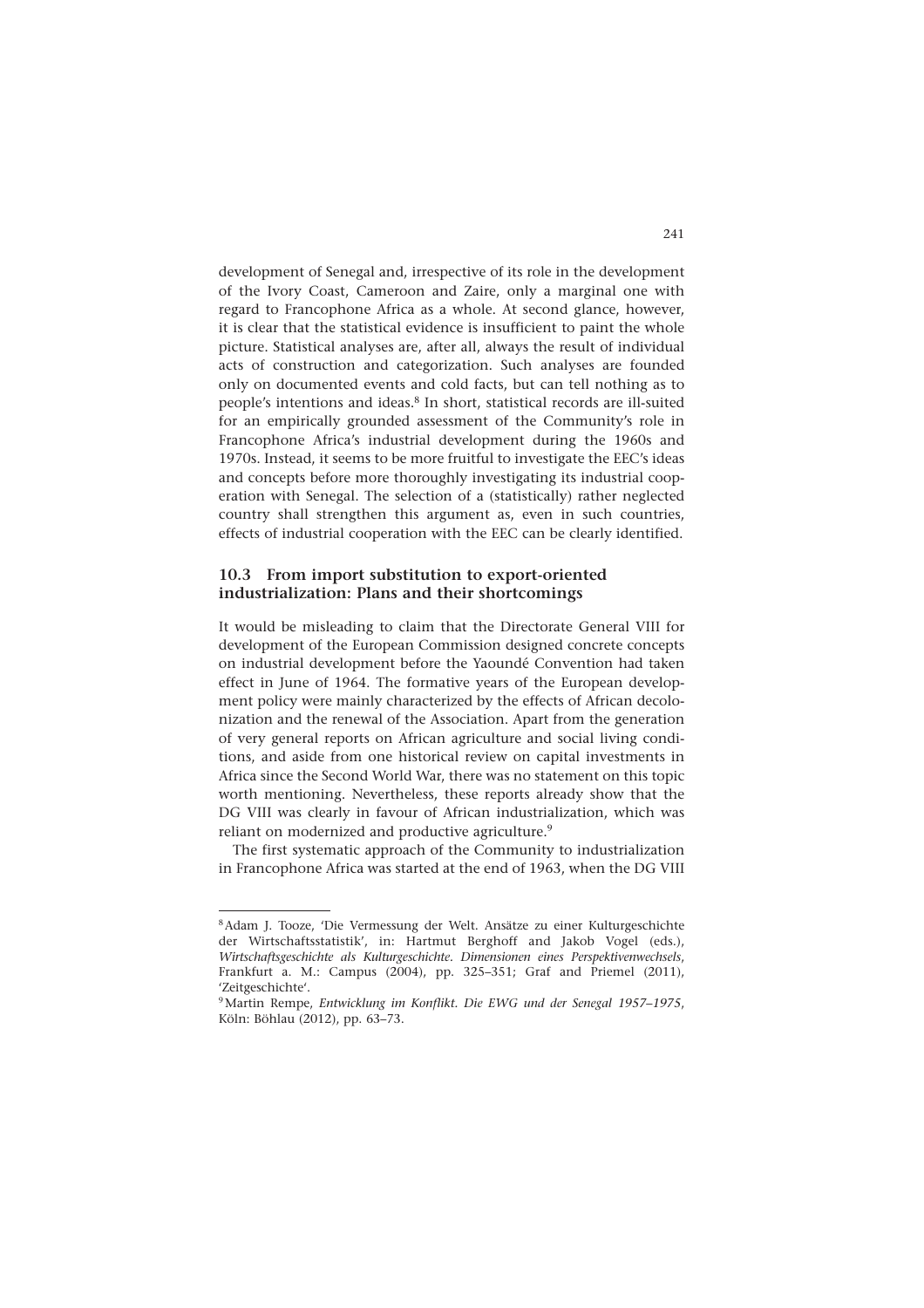decided to draft a general survey dealing with possibilities of import substitution in the 18 associated African countries. According to the planners surrounding Jean Durieux, the Belgian Director for development studies within the DG VIII, the EEC was not supposed to wait for the governments of the associated states to make industrialization proposals, but was itself to take over the initiative.10 The general study plan was to act as a guide for the associated states, the EDF and private industry. The survey focused on the consumer and consumption industries, the two branches that the experts considered the most favourable for the purposes of import substitution.

The import substitution approach was developed, theoretically, by Raúl Prebisch after the Second World War. Its aim was to overcome colonial economic structures that had been based on the export of cheap agricultural goods and the import of finished goods from metropolitan areas.11 The experts chose this strategy because of its allegedly simple procedural method: they needed only to evaluate existing needs and markets on the basis of the import statistics of the associated countries in order to decide whether a project would be profitable.12 Conceptually, they followed a 'pluri-national' approach that ignored national borders and focused on greater distribution zones. In the final study, the DG VIII made explicit that the aim of the pluri-national approach was a reorganization of the associated countries' restricted markets that suffered from the political decolonization process. As such, this kind of reorganization was to be geared to the geographical structures of the colonial era.<sup>13</sup> Considered to be an incentive for (now voluntary) regional integration processes, this concept was supposed to correct the 'balkanization process' that accompanied the decolonization of the French colonies in Africa.14

<sup>10</sup> COM, Programme d'etudes générales sur les possibiltés d'industrialisation des EAMA, not dated [1965], HAEU 25/1980-1998, 61.

<sup>11</sup> Bernardo Calzadilla and Andreas Novy, 'Importsubstituierende und exportorientierte Industrialisierung', in: Peter Feldbauer (ed.), *Industrialisierung. Entwicklungsprozesse in Afrika, Asien und Lateinamerika*, Frankfurt a. M.: Brandes & Apsel (1995), pp. 33–46.

<sup>12</sup> COM, Programme d'etudes générales sur les possibiltés d'industrialisation des EAMA, not dated [1965], HAEU 25/1980-1998, 61, here 65 f.

<sup>13</sup> COM, Rapport de synthèse sur les perspectives d'industrialisation des EAMA, not dated [1967], HAEU 25/1980-1995, 14, here 26.

<sup>14</sup> For more on the balkanization process, see Tony Chafer, *The End of Empire in French West Africa. France's successful Decolonization*, Oxford/New York: Berg (2002), pp. 163–192; on the EEC's role in African integration processes, see Martin Rempe and Tillmann Schneider, '50 Jahre "Europa" in Westafrika. Zum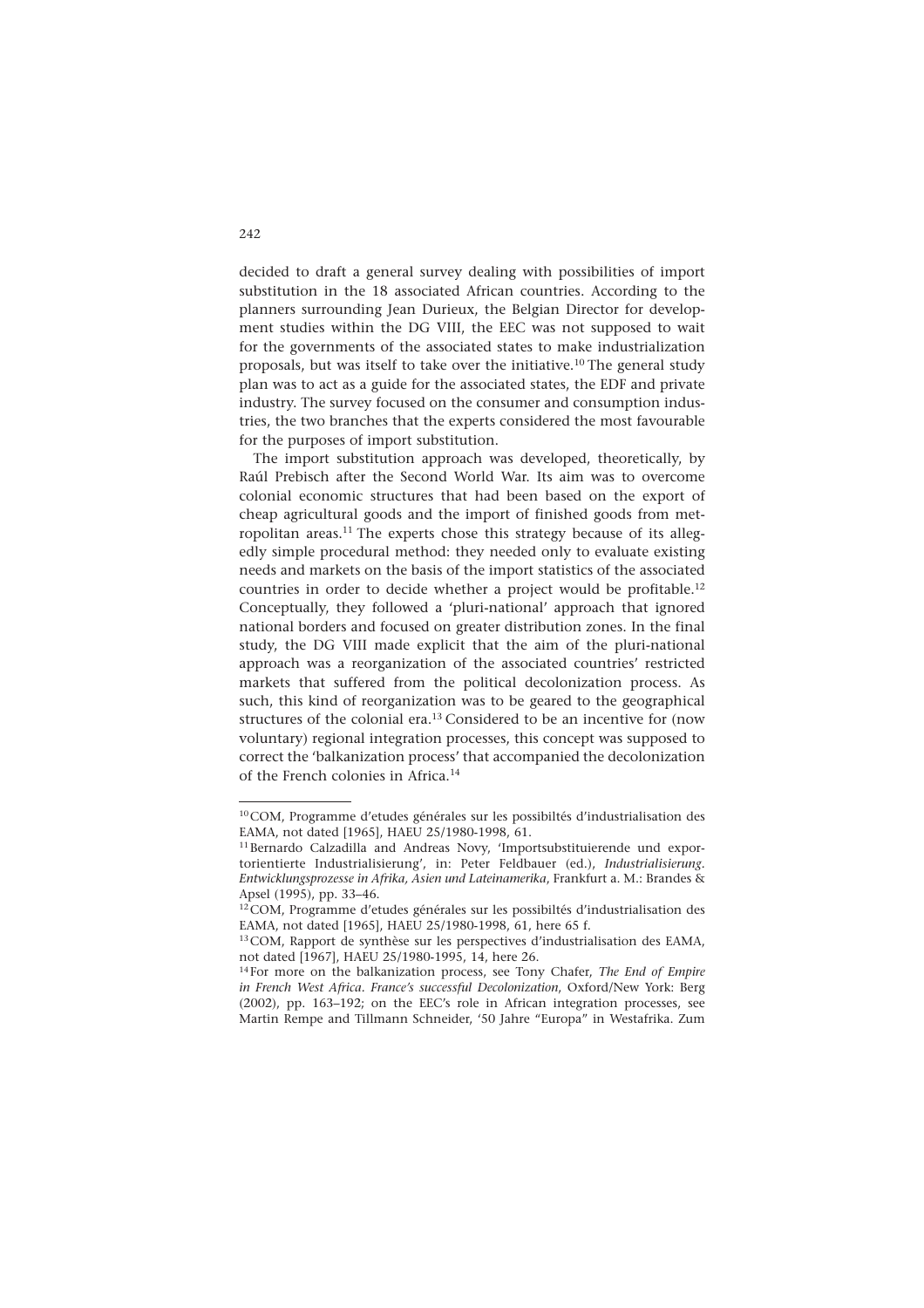The study was executed by expert institutions from several member states, among them the German IFO Institut für Wirtschaftsforschung and the French Société d'études du développement économique et social. Execution took more than two years to complete, and included two phases of local fieldwork. However, African experts or politicians scarcely participated in this kind of knowledge production. Their role was clearly delineated insofar as they were supposed to only provide information and organizational support.<sup>15</sup>

In the end, the survey presented 109 possible industrial projects that were based on import substitution. However, by the beginning of the 1970s, 156 were being planned. The associated states did not care about the 'pluri-national' setting of these plans, but adopted the proposals within a national framework.<sup>16</sup> Hence, many projects never outlived the planning stage because, in the course of the European survey, no political dialogue took place that would have acted in favour of the 'pluri-national' approach. Consequently, the whole study, the costs of which amounted to at least  $400,000$  u.a.,<sup>17</sup> produced virtually nothing, making it useless for donor institutions and interested investors. It was not so much a deliberate decision not to engage in industrial development that accounts for the modest record of the EDF in the 1960s, but errant planning that led to the Community's poor performance. At the same time, this story qualifies the nature of African 'national' industrial policy: whereas the EEC's economic approach of import substitution was warmly welcomed by the African states, they preferred the maintenance of national sovereignty over intra-regional cooperation. This preference, however, eventually forced them to sooner or later resort to European assistance.18

Verhältnis europäischer und westafrikanischer Integration', in: Ingolf Pernice *et al*. (eds.), *Europa jenseits seiner Grenzen. Politologische, historische und juristische Perspektiven*, Berlin: Nomos (2009), pp. 37–52.

<sup>15</sup> For details, see Martin Rempe, 'EEC Industrialization Plans for Africa in the Sixties', in: Federica di Sarcina, Laura Grazi and Laura Scichilone (eds.), *Res Europae. Attori, Politiche e Sfide dell'Integrazione Europea*, Florence: Centro Editoriale Toscano (2010), pp. 107–118.

<sup>16</sup> DG VIII, État de réalisation des projets, not dated [1971], HAEU 25/1980–1997, p. 170.

<sup>17</sup> DG VIII, Note, 8 July 1965, HAEU 25/1980-1655, p. 60.

<sup>&</sup>lt;sup>18</sup> On the significance of national sovereignty for the post-colonial African state see, for example, Christopher Clapham, *Africa and the International System. The Politics of State Survival*, Cambridge: Cambridge University Press (1996), pp. 106–113; further, Jean-François Bayart, 'Africa in the World. A History of Extraversion', *African Affairs* 99 (2000), pp. 217–267.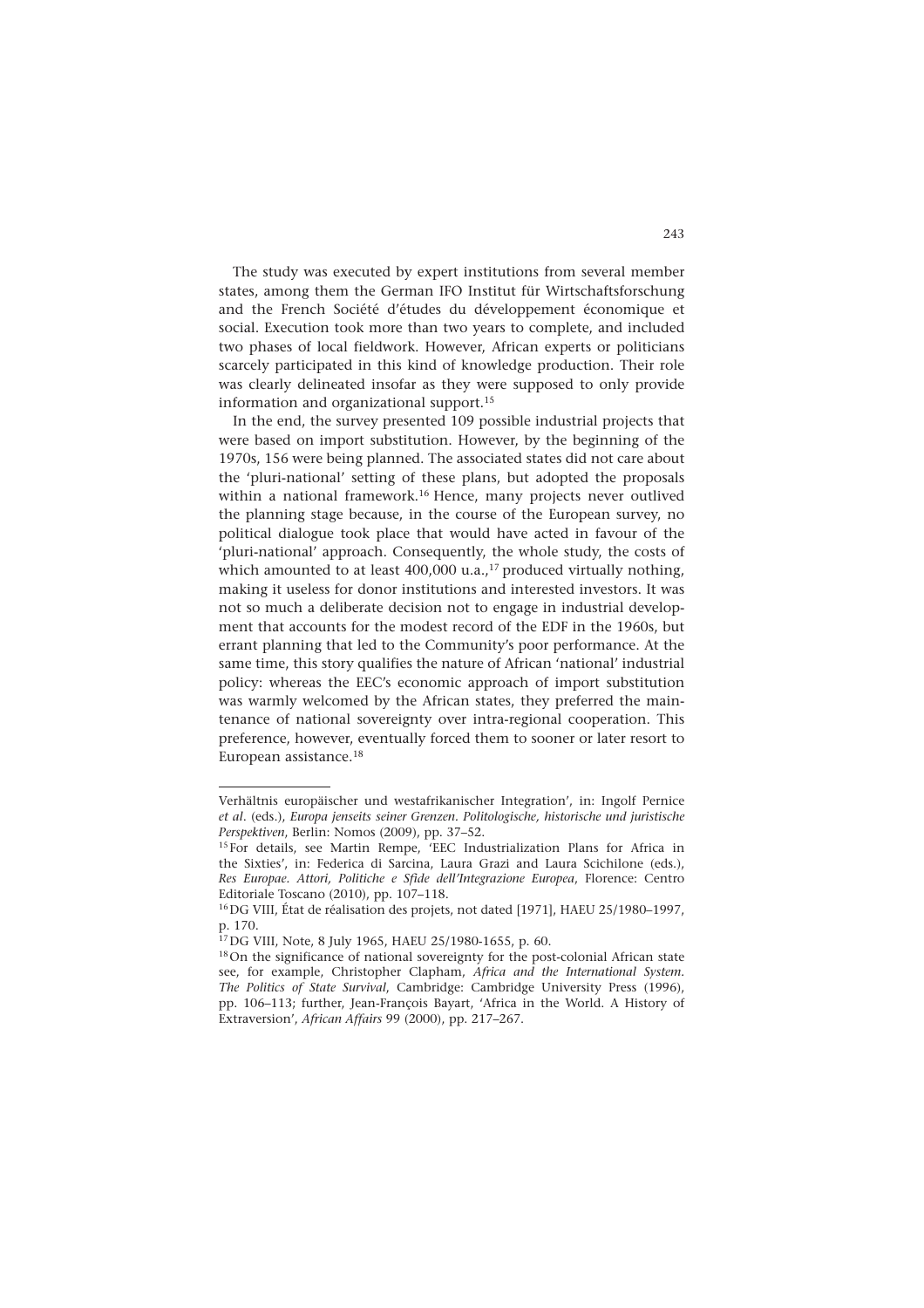Compared to the first Yaoundé convention, the second agreement put a stronger emphasis on industrialization. A closer look at the relevant documents reveals that the 1969 convention twice (in art. 1 and art. 19) declared industrialization to be a central goal of the association, whereas the predecessor only mentioned it in the preamble.19 A re-start was supposed to be achieved with a new general survey. Officially, the second study aimed at complementing the first one in focusing on possibilities for the establishment and strengthening of export-oriented industries. However, there is no doubt that experience from conducting the first study prompted a different approach and decision-making process. First, the pluri-national approach was abandoned in favour of a purely national framing. Second, the African ambassadors residing in Brussels were more directly involved in the elaboration of the general setting. For example, they participated in discussions on issues like branch selection and, in this way, had a slightly bigger influence on the overall concept than they did in the first survey.20 Consequently, as will be shown later on, regular meetings and frequent communication in Brussels led to a higher sensitivity regarding such development initiatives among the African governments.

#### **10.4 Senegal's experience with industrial cooperation**

It became clear that the success of the European plans, for better or for worse, depended highly on the behaviour and political preferences of the African partners. Hence, these plans are telling with regard to European basic intentions and theoretical convictions of how to foster industrial development, but say rather little about effective industrialization endeavours in Africa and what the Community contributed to them. From a Senegalese perspective, the European industrial policy looked quite different: highly inconsistent, indifferent and sometimes even outright hostile towards African industrialization. This argument shall be exemplified in three industrial projects: truck-manufacture, fertilizer production and the build-up of an export processing zone. These three initiatives were at the heart of the state-led Senegalese industrial policy in the 1960s and 1970s, which was otherwise quite

<sup>19 &#</sup>x27;Abkommen über die Assoziation zwischen der Europäischen Wirtschaftsgemeinschaft und den mit dieser Gemeinschaft assoziierten Staaten und Madagaskar', *Amtsblatt der Europäischen Gemeinschaften* no. L 282, 28 December 1970, pp. 2–17, here art. 1 and 19.

<sup>20</sup> Rempe (2012), *Entwicklung im Konflikt*, pp. 302–305.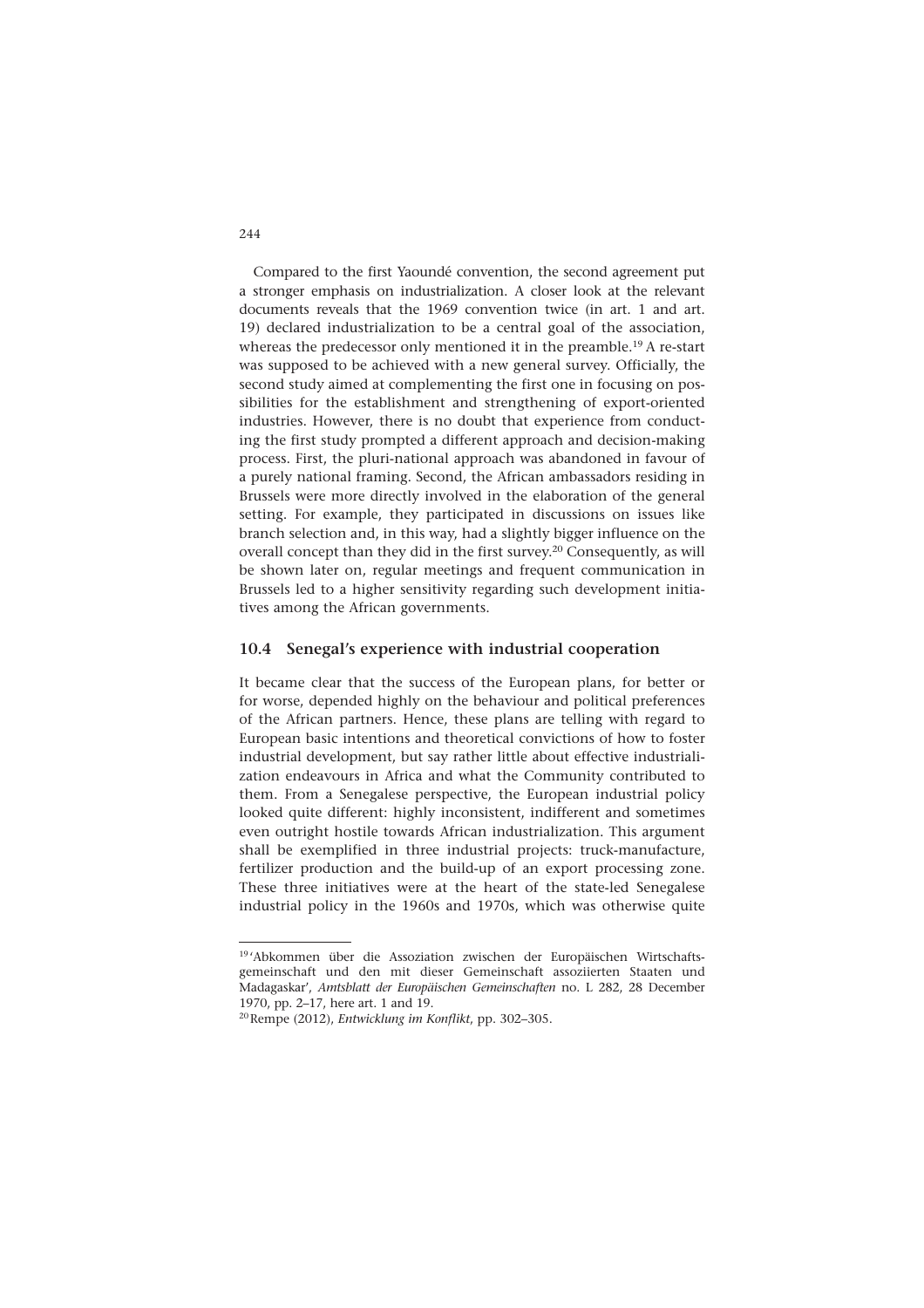reluctant towards state intervention in an industrial sector that was highly dominated by private French enterprises.<sup>21</sup>

The French vehicle manufacturer Berliet erected two construction sites for trucks and public transport vans in Dakar and Thiès in the early 1960s. Following classical import substitution ideas, the goal was to serve the domestic demand and to replace imports coming mainly from France and Germany. Both sites, together, had a utilized capacity of 400 vehicles per year, whereas the domestic demand in Senegal amounted to merely 220 at that time. Consequently, the Senegalese government guaranteed Berliet 90 per cent of the domestic demand and introduced quantitative restrictions on trucks at the end of 1963.22

However, the introduction of new quantitative restrictions was not in line with the stipulations of the first Yaoundé Convention. Based on the principles of non-discrimination and reciprocity, the agreement obligated Senegal to abolish trade barriers at the same pace as the European member states would do among each other. There was just one exception made in the event that the omission of customs or quantitative restrictions would hamper the industrialization of the African countries – and it was exactly this exemption to which the Senegalese government referred when Berliet started the manufacturing.<sup>23</sup>

However, the European partner states, as well as the European Commission, strongly disagreed with Senegalese behaviour in this matter for two reasons: firstly, the Yaoundé Convention had, at that time, not yet taken effect; secondly, no consultation, as it was required by the Convention, had taken place in the association committee.<sup>24</sup> It is certain that, behind these formal objections, were vital economic

<sup>21</sup> République du Sénégal, *Plan quadriennal de développement, 1961–1964*, Dakar: République du Sénégal (1961); République du Sénégal, *Deuxième Plan quadriennal de développement économique et social*, Dakar: République du Sénégal (1965); Fieldhouse (1986), *Black Africa*, p. 213 f.

<sup>22</sup> CEE Conseil, 'Note 2, 1 June 1966', Archives du ministère des Affaires étrangères français (AMAEF) CE 1961/66-1564; DG VIII, 'Note' 22 September 1965, HAEU 25/1980-906, 25; Interimsausschuss, 'Schlussfolgerungen zur Sitzung der gemeinsamen Sachverständigengruppe EWG/AASM', 6 March 1964, HAEU 19/1969-173, p. 70.

<sup>23 &#</sup>x27;Assoziationsabkommen zwischen der Europäischen Wirtschaftsgemeinschaft und den mit dieser Gemeinschaft assoziierten afrikanischen Staaten und Madagaskar', Bundesgesetzblatt II (1964), p. 292, here art. 3, 6; Carol Cosgrove-Twitchett, *Europe and Africa. From Association to Partnership*, Farnborough: Saxon House (1978), pp. 97–100; Enzo Grilli, *The European Community and the Developing Countries*, Cambridge: Cambridge University Press (1993), p. 20. 24 Grilli (1993), *European Community*.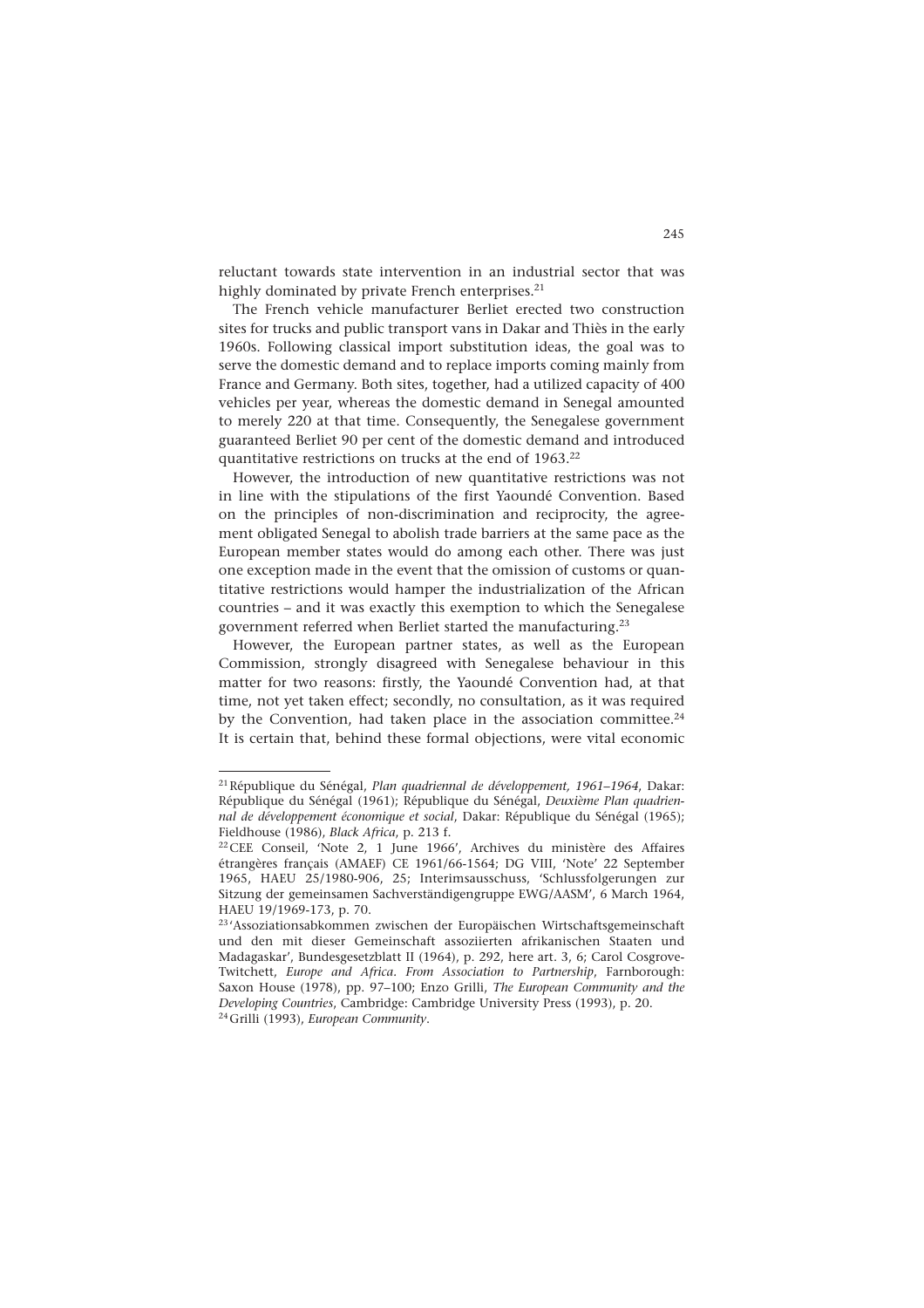interests of some European member states. Germany's automobile industry particularly felt the effects of Senegal's new restrictions: export figures fell from 160 in 1963, to around 23 in the first half of 1965. Even the French government was not very happy about Berliet's virtual monopoly in Senegal, since it robbed other French manufacturers – like Citroën and Renault – of their market shares.<sup>25</sup> In short, the French and the Germans were greatly united in their attitude that Senegalese industrialization must not develop in such a way as to injure European exports, a view that can be traced back to colonial times.<sup>26</sup>

Out of these opposing interests emerged a conflict that kept the association committee occupied for more than two years. The Senegalese government opted for a strategy of delay, whereas the European member states were ready to fight for very modest market shares. In the end, Senegal's exemption was accepted as long as the contingent for European manufacturers would not fall under 10 per cent of the total demand per year.<sup>27</sup>

To be sure, the Berliet affair did not have any sustainable effect on the industrialization process in Senegal. Nevertheless, it illuminated the scope conditions for industrial development, being essentially the same for the entire associated Africa: the Community's member states had little interest in an African industrialization based on import substitution that would restrict market access for European products. The Yaoundé Convention gave them a suitable instrument to govern and control this process. In other words, the Commission conducted a general survey based on theoretical assumptions that were by no means backed by the member states. To make matters worse, from the European capital investor's point of view, a settlement in African states without public purchase guarantees was all too risky.

In examining the establishment of a fertilizer industry, the Senegalese predicament is made even more obvious. Again the Senegalese government was at the centre of the project. Put precisely, planning of

<sup>25 &#</sup>x27;Wendland to AA', 3 September 1965, Politisches Archiv des Auswärtigen Amts (PAAA) B 20-1214; 'Heise to Ministry for Economic Affairs', 22 September 1965; 'Moreau to MAES', 26 March 1966, Centre des Archives diplomatiques (CAD) Dakar Ambassade 290; Rat, 'Vermerk', 17 May 1968, HAEU 25/1980-906, 31.

<sup>26</sup> Frederick Cooper, *Africa since 1940. The Past of the Present*, Cambridge: Cambridge University Press (2002).

<sup>27</sup> Comité d´Association, 'Procès-verbal de la 11ème reunion', 20 September 1966, HAEU 26/1969-325, p. 176, here 210 f., 226 f.; Rat, 'Vermerk', 17 May 1968, in: 25/1980-906, p. 31; Comité d´Association, 'Procès verbal de la 14ème reunion', 16 May 1967, in: id, 26/1969-327, p. 105.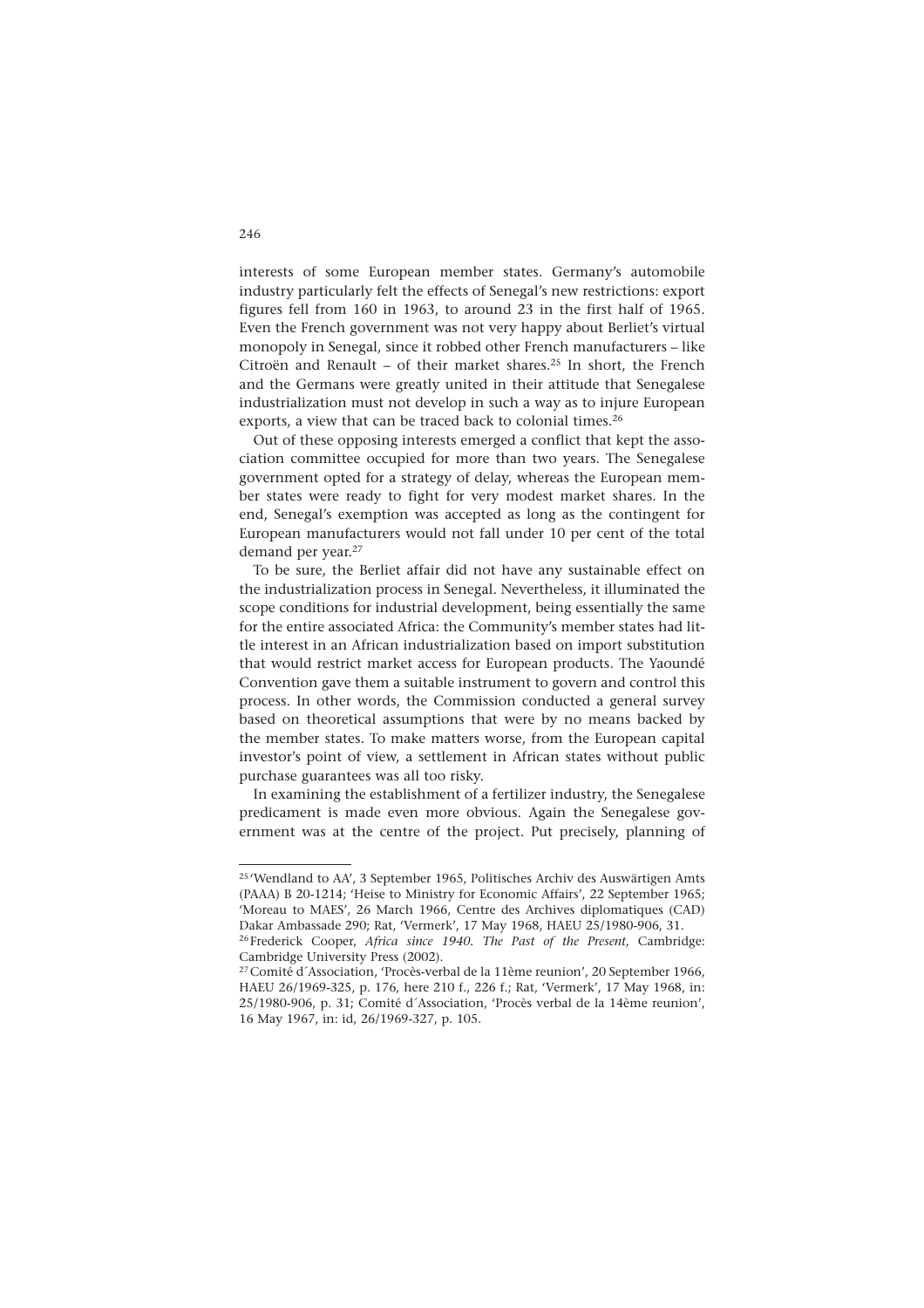the project was already long in progress before the EEC listed it in its general survey on import substitution. Already in 1962, a consortium called Société industrielle d'engrais du Sénégal (SIES) was founded as the first fertilizer industry on African soil capable of producing complex fertilizer.28 The economic concept of the enterprise was closely bound to the so-called 'production aid' of the Community. This five-year programme, running under the auspices of the first Yaoundé Convention, was intended to modernize Senegal's peanut economy.<sup>29</sup> The largest share, almost 1.5 billion F CFA, went to fertilizer subventions. These subventions were supposed to act as incentives for the peasants to apply fertilizer and, in the long run, to establish a stable demand for it. The Senegalese government's idea was to kill two birds with one stone: the fertilizer subventions were not only supposed to modernize the Senegalese agriculture, but should, at the same time, serve as initial funding for an important industrial fertilizer manufacturer.<sup>30</sup>

In 1966, after long negotiations, an agreement to construct a new factory with a capacity of 130,000 tons of fertilizer per year between the SIES, four donor institutions – the International Financial Corporation, the European Investment Bank (EIB), the French Development Bank and the French Development Fund – and the Senegalese government was signed. The costs ran to more than three billion Francs CFA, of which the EIB supplied a share of 600 million F CFA. The Community's Production Aid Programme, with its enigmatic modernization plan for the peanut economy and extremely optimistic consumption forecasts,

<sup>28</sup> République du Sénégal, *Les orientations générales du plan quadriennal 1961–1964*, Dakar: République du Sénégal (1963), p. 86; Comité du FAC, 'Prêt spéciale à la société industrielle d'engrais au Sénégal', May 1966, Centre d'accueil et de recherches des Archives Nationales (CARAN), Fonds Foccart public (FPU), p. 237; see also Guy Rocheteau, *Pouvoir financier et indépendance économique en Afrique. Le cas du Sénégal*, Paris: Karthala (1982), p. 241; complex fertilizer contains several nutritive substances in contrast to simple fertilizer, and hence requires a more elaborate process of manufacture.

<sup>29</sup> On details of this programme, see Martin Rempe, 'Fit für den Weltmarkt in fünf Jahren? Die Modernisierung der senegalesischen Erdnusswirtschaft in den 1960er Jahren', in: Hubertus Büschel and Daniel Speich (eds.), *Entwicklungswelten. Globalgeschichte der Entwicklungszusammenarbeit*, Frankfurt a. M.: Campus (2009), pp. 241–273.

<sup>30</sup> DG VIII, 'Exposé du programme quinquennal d'aide à la production du Sénégal', 21 December 1964, Archives of the Delegation of the EU in Senegal (ADEUS) II. FED 214015032; République du Sénégal 1963, p. 86; Comité du FAC, 'Prêt spéciale à la société industrielle d'engrais au Sénégal', May 1966, CARAN, FPU, p. 237.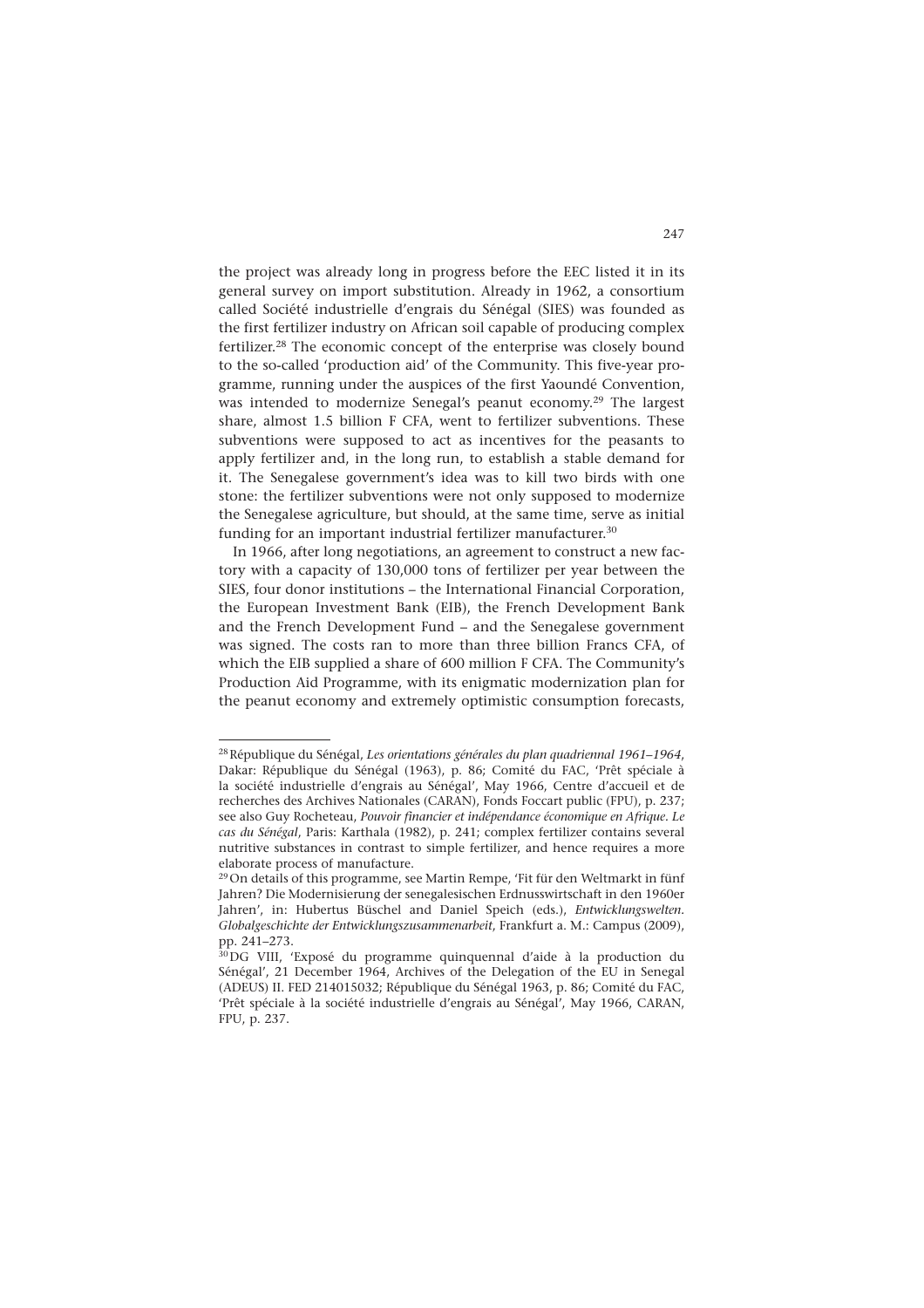was a component of critical investment-security for some creditors. Especially the French fund, but also the EIB, trusted the planners of the DG VIII so much that the European bank seemingly deemed it unnecessary to make direct inquiries in Brussels. However, this blind confidence may also be explained by the donor's successful campaign for a purchase guarantee: the Senegalese government was obligated to buy 60,000 tons of fertilizer per year, an amount large enough to make the investment profitable for the investors, regardless of the actual demand.<sup>31</sup>

When the purchase guarantee came into effect in 1968, the modernization programme of the EEC had not fulfilled the great expectations placed on it. On the contrary, the Senegalese peanut economy was deep in crisis due to climatic reasons, the failure of structural reforms imposed by Senegalese government and the effects of hasty modernization and liberalization caused by the Production Aid Programme itself.<sup>32</sup> The 'malaise paysan', as the return to subsistence economy was called, spread among the peasants<sup>33</sup> and those who continued to cultivate cash crop had no money to buy fertilizer. In 1968, the heyday of the *grève d'engrais*, 34 the estimated demand decreased to less than 20,000 tons of fertilizer.

In this situation, Senegal's president Leopold Senghor came up with a controversial proposal for the last tranche of the fertilizer subventions: apply for much more money than originally planned for the purpose of both subsidizing fertilizer and accounting for the penalty the Senegalese government had to pay *vis-à-vis* the SIES. What was more, Senghor's concept required direct contracting with the Senegalese company in place of a regular call for tenders.35

This proposition met little support in Brussels for several reasons. Firstly, the DG VIII did not feel responsible for the penalty, which was

<sup>31</sup> Comité du FED, 'Compte rendu de la 61ème reunion', 12 May 1969, HAEU 38/1984-153, p. 193, here 220; Comité du FAC, 'Prêt spéciale à la société industrielle d'engrais au Sénégal', May 1966, CARAN, FPU, p. 237.

<sup>32</sup> Yves Péhaut, 'De l'O.C.A à la SONACOS. Vingt ans d'échec des structures de commerce de l'arachide du Sénégal', *Année Africaine* (1982), pp. 407–431; John Waterbury, 'Dimensions of State Intervention in the Groundnut Basin', in: Mark Gersovitz (ed.), *The Political Economy of Risk and Choice in Senegal*, London: Cass (1987), pp. 188–222.

<sup>33</sup> On the malaise paysan, Edward J. Schumacher, *Politics, Bureaucracy, and Rural Development in Senegal*, Berkeley, CA: University of California Press (1975), pp. 183–185.

<sup>34</sup> Note 'Le placement et la production de l'engrais', not dated [1968], Centre des Archives Contemporaines (CAC) 19950347-55, vol. 2.

<sup>35</sup> Instead of applying for the planned 250 million, he applied for 650 million F CFA. 'Hendus to Rochereau', 12 February 1969, HAEU 25/1980-657, p. 23.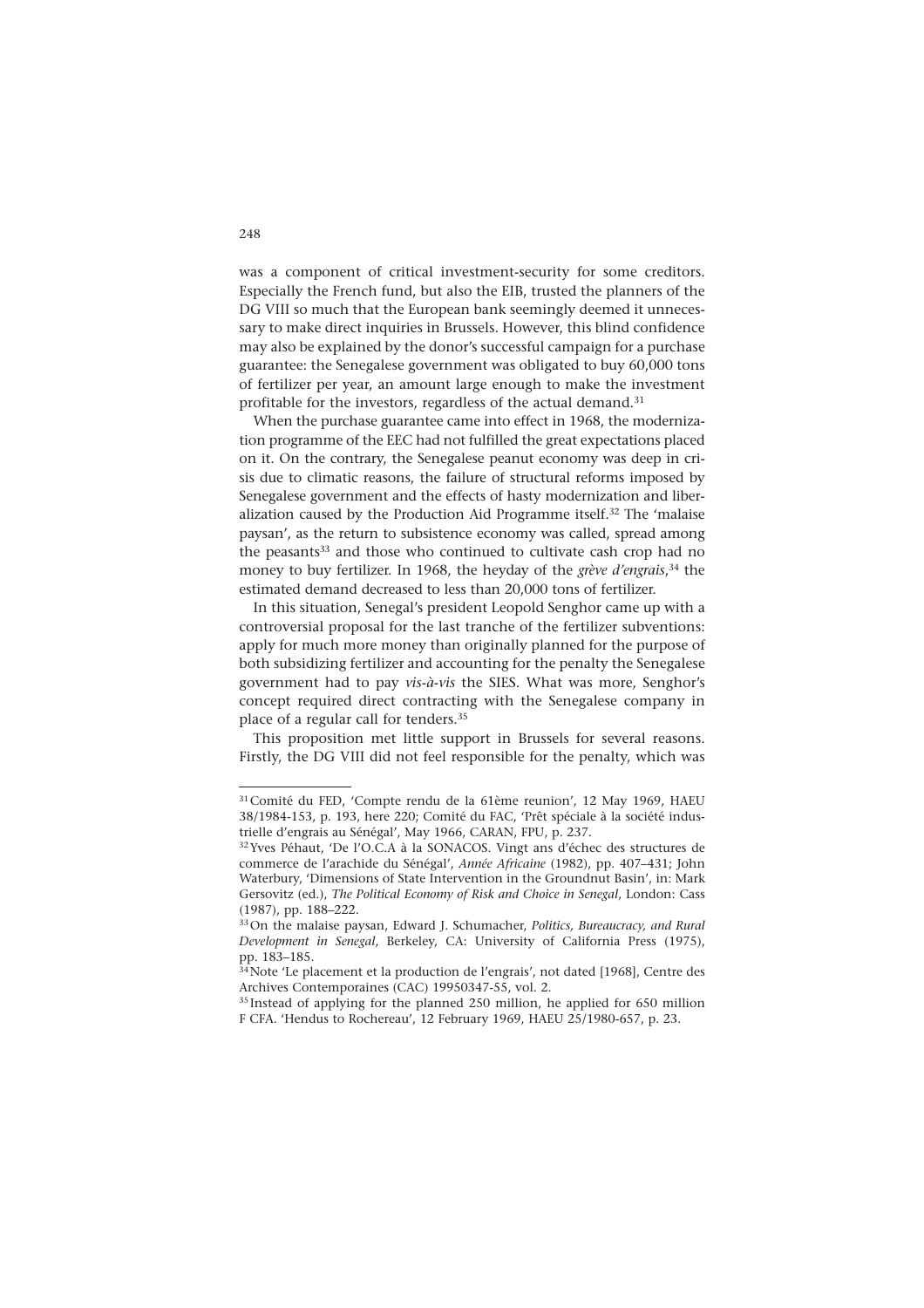exacted for non-compliance to the purchase guarantee. Secondly, conflicts about the distribution of contracts were generally at the heart of the European development policy for years. Thirdly, the fertilizer applications of the earlier tranches led to discussions between the member states and the Commission, since some countries' fertilizer industries felt discriminated against. Indeed, this conflict led to the generation of a 'scheme for allowable aberrations',<sup>36</sup> which, however, was only valid for tenders of the EDF. A European agreement on the comparability of fertilizers was only signed after long lasting negotiations in 1975.37 Obviously, the mixture of fertilizers was not as unimportant as the member states had claimed with respect to the scheme laid out in European development policy nearly ten years before. Again, it seemed like the interests of European industries were more important than the provision of the best-suited fertilizer to Senegalese peanut farmers. Against this backdrop, it is not surprising that all member states but France vetoed the planned, single tender action in favour of the SIES. The Commission, however, being completely aware of the situation's urgency, ignored the decision of the EDF committee and concluded the contract with the Senegalese enterprise.<sup>38</sup>

Nevertheless, this move alone did not much help in getting the Senegalese government out of its plight. On the one hand, the demand lagged far behind the estimated amount, despite the high subventions for the fertilizer. On the other hand, it was the last tranche of the Community's five-year production aid programme, which also meant the end of fertilizer subsidies. As a result, at the beginning of the 1970s, the SIES bestowed an additional and considerable financial obligation on the Senegalese state at a time when the domestic demand for fertilizer was at a ten-year low. This case serves as a striking example for the fact that the failure of development projects had considerable effects on developing countries. What is more, the establishment of the SIES shows that the EEC was much more involved in industrial development in Africa than the bare figures of the EDF or EIB indicate at first glance. Finally, the case significantly shows, again, how much resistance

<sup>36</sup> DG VIII, 'Vermerk', March 1966, HAEU 25/1980-515, p. 5; the problem was to determine 'the equivalence between fertilizers whose mixture of nutritive elements differ from each other'.

<sup>37 &#</sup>x27;Richtlinie 76/116 des Rates zur Angleichung der Rechtsvorschriften der Mitgliedsstaaten für Düngemittel', Amtsblatt der Europäischen Gemeinschaften L no. 24, 30 January 1976, pp. 21–44.

<sup>38</sup> Rempe (2012), *Entwicklung im Konflikt*, p. 219 f.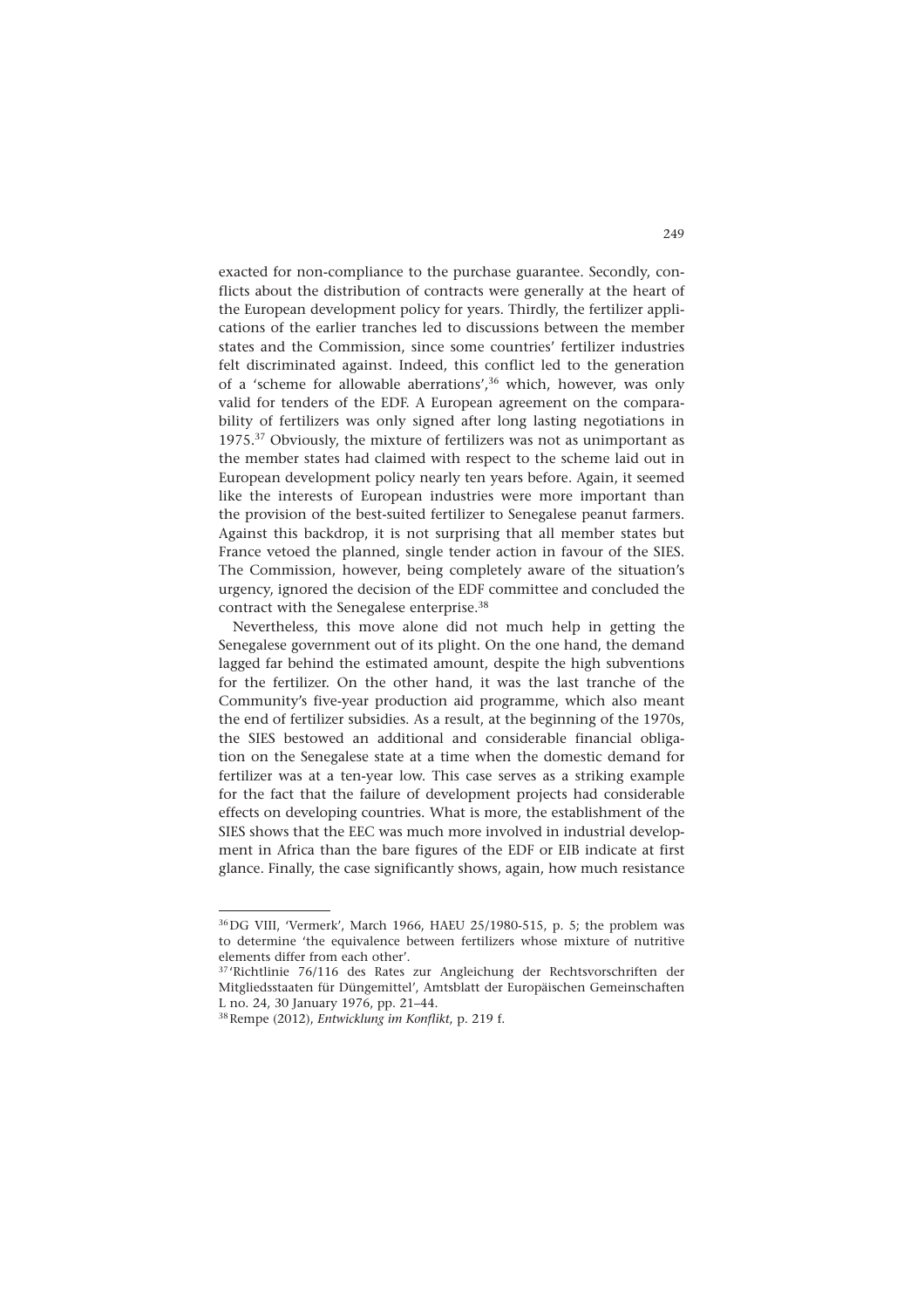an import substitution approach met from the industrialized European countries. The inconsistency of the Community's industrial development policy was primarily the result of the differing attitudes and behaviour between the European Commission and the EEC member states.

This divide between the Commission and the member states was not restricted to the import substitution approach, but manifested as well in the 1970s, when the Senegalese government embarked on an export-oriented industrialization strategy. The foundation of an industrial export processing zone (EPZ) came to be a pet project for President Senghor. The original idea for the establishment of an EPZ near Dakar, however, was birthed in Paris. The department for African Affairs of the Quai d'Orsay wanted to facilitate access to Latin American markets for French and other European enterprises. It was assumed that a settlement in Dakar would not only be geographically much closer to Latin America, but could also be advantageous in terms of labour costs.<sup>39</sup> In contrast, the Federal Republic judged the economic value of such an industrial zone to be rather marginal for its own economy. Hence, when Senghor asked for German support in 1970, Chancellor Willy Brandt reacted cautiously, and argued that due to the size of the project, the foundation of the zone would require a European initiative.<sup>40</sup>

Despite Germany's reluctance, the Senegalese government stuck to its guns and was conceptually backed by the Commission. Indeed, the EPZ fit perfectly with the new general survey of the DG VIII on export-oriented industries. The Senegalese Minister for industry Daniel Cabou took advantage of this correspondence and selected one of the Commission's drafts as the key justification for his own project. In a preliminary study intended for the French development ministry, Cabou cited the following from the European draft: 'The best measure to attract foreign investors is to provide special sites for their settlements, that is, well-suited and highly developed export processing zones.'41

Once more, the discrepancy between the recommendations of European experts and political action of the member states became obvious. Germany did not change its sceptical attitude, and France, meanwhile, had reconsidered its position, not least because it became clear that, due

<sup>39 &#</sup>x27;Senghor to Pompidou', 23 April 1970, AMAEF Sénégal 93; 'Réunion chez Dechamps' [handwritten protocol of the meeting of the ad hoc group], 10 August 1970, in: Rempe (2012), *Entwicklung im Konflikt*.

<sup>40</sup> Secrétaire d'état de la Coopération, 'Compte rendu d'entretien "Port franc du Cap Vert"', 9 August 1970, AMAEF Sénégal 93.

<sup>41 &#</sup>x27;Cabou to Bourges', 14 January 1972, Annex: Étude de marché complémentaire, CAC 19950347-53.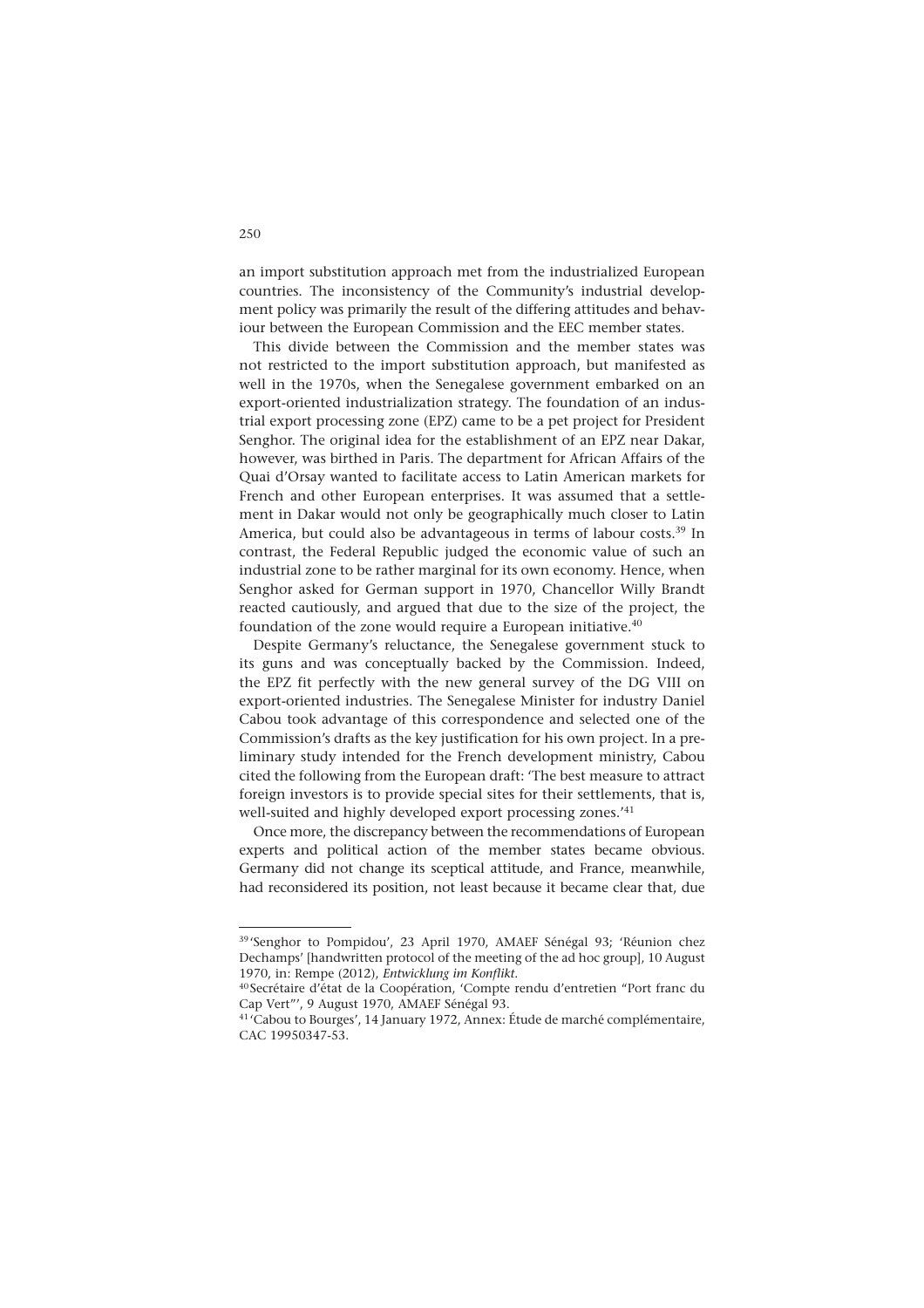to a very investor-friendly regular commercial law, the formation of a Senegalese export processing zone would barely add any advantages for foreign enterprises.42

It all ended in the following division of labour: Senegal took over the general planning and France and the FRG became responsible for special preliminary surveys. The DG VIII was supposed to give special attention to the export processing zone when conducting the sector studies of its general survey. In short, the European partners engaged in further knowledge production and feasibility studies, but stayed away from any capital investment. Finally, the establishment of the export processing zone was achieved in 1976 with money from the Iranian development fund.<sup>43</sup>

## **10.5 Conclusion**

Some general conclusions can be drawn from the Senegalese experience. First of all, the three cases together make clear that the EEC had been, already in the 1960s and early 70s, much more influential in African endeavors of industrial development than the official record of the European Development Fund suggests. Even looking at a country such as Senegal, which, at first glance, appears to have barely been touched by the EEC in terms of industrialization, still shows that the Community more often than not had a finger in the pie when the Senegalese state seized the initiative in the industrial sector. More generally, this observation can be put forward as a strong argument in favour of conducting historical investigations that take both ends of the development cooperation into account in a more systematic fashion.<sup>44</sup>

Secondly, the combination of the Community's concepts on industrial development is, to some extent, surprising, at least from a global perspective. It is not so much the dominance of the import-substitution

<sup>42</sup> Secrétaire d'état de la Coopération, 'Note pour la direction des affaires africaines et malgaches', 11 September 1971, AMAEF Sénégal 93; on the Senegalese code of investments see Jean-Claude Gautron, 'Les conventions d'établissement conclues par le Sénégal avec des entreprises', *Annuaire français de droit international* 14 (1968), pp. 654–670.

<sup>43</sup> Huybrechts, 'Rapport de mission', not dated [1972], HAEU 25/1980-1487, p. 12; 'Bulletin développement industriel', July/October 1976, CAC 19950347- 53; Rocheteau (1982), *Pouvoir financier et indépendance économique*, p. 372; the sector studies of the community were finished only in 1975, 'Krohn to Lebsanft', 20 January 1975, HAEU 25/1980-1986, p. 261.

<sup>44</sup> See as well Andreas Eckert, 'Nachwort', in: Büschel and Speich (2009), *Entwicklungswelten*, pp. 311–319.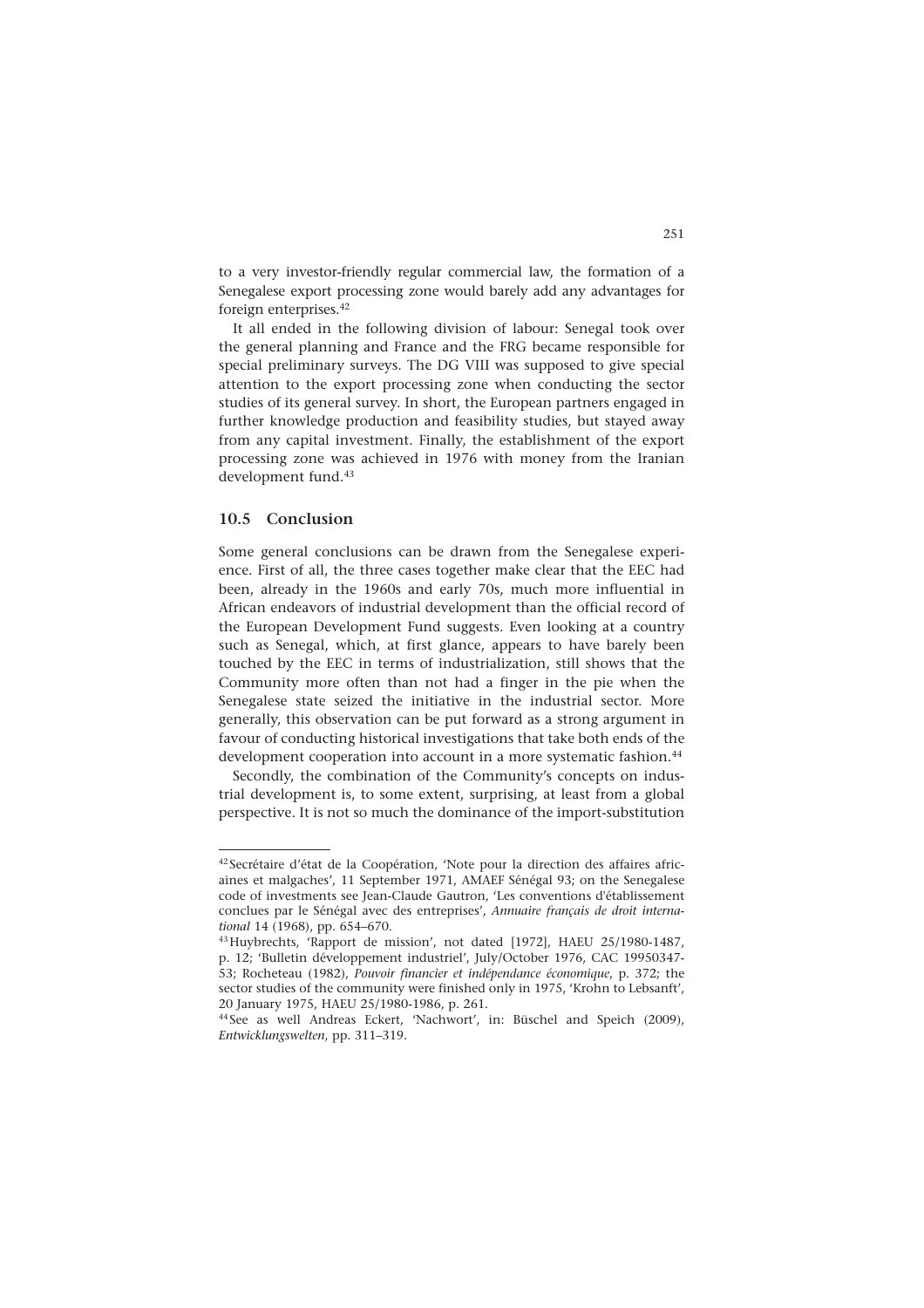approach in the 1960s which is astonishing, even if one argues that the problems of Prebisch's theory were already well-known at that time.<sup>45</sup> More striking is the focus on export-oriented industrialization at the beginning of the 1970s, at a time when the global development discourse highlighted education, health, nutrition and the so-called basic needs approach as absolute priorities. Given that not only Senegal, but many other developing countries deliberately embarked on this exportoriented strategy – in 1975, around 80 developing countries had an operational export processing zone – it would seem that the picture of the second development decade with its allegedly social focus has to be reassessed.46

Third, the cases shed some light on external factors that blocked industrialization in Senegal. The Senegalese government was caught in a dilemma between investors' demands for considerable privileges and international trade obligations, and between the need of attracting foreign investment and the reluctance of European member states. Ignoring the developmental expertise of the European Commission, the latter vehemently protected the industrial status quo and defended the existing international division of labour. Accordingly, the export processing zone did not attract many investors either; and, after few years, it was deemed a failure.<sup>47</sup> Nevertheless, one should not conclude that entangled industrial development efforts were regularly doomed to fail. For example, it seems that the Ivory Coast was more successful in the 1960s and 70s in using Community means and assistance in order to foster its agro-industrial sector.<sup>48</sup> In conclusion, industrial development

<sup>45</sup> For example, see the criticism in Donges and Müller-Ohlsen (1978), *Außenwirtschaftsbeziehungen und Industrialisierung*. 46 Hubertus Büschel, 'Geschichte der Entwicklungspolitik', Docupedia-

Zeitgeschichte, 11 February 2010, http://docupedia.de/zg/Geschichte\_der\_ Entwicklungspolitik, (date accessed3 May 2012); Gilbert Rist, 'The History of Development. From Western Origins to Global Faith', 3rd edn. London: Zed Books (2008), pp. 140–170; Folker Fröbel, Jürgen Heinrichs and Otto Kreye, 'Die neue internationale Arbeitsteilung. Strukturelle Arbeitslosigkeit in den Industrieländern und die Industrialisierung der Entwicklungsländer', Reinbek: Rowohlt (1977), p. 493.

<sup>47</sup> Dirk Vieser, *Ausländische Privatinvestitionen im Senegal. Eine Fallstudie über Struktur, Rahmenbedingungen und Auswirkungen in einem AKP-Land*, Berlin: Duncker & Humblot (1982), p. 77.

<sup>48</sup> Helga Gerth-Wellmann and Dorothee Kayser, *Die industrielle Zusammenarbeit zwischen der EG und den AKP-Staaten im Rahmen der Lomé-Politik. Empirische Analyse und Versuch einer Einschätzung*, München: Weltforum (1980), pp. 73 f., 115–130.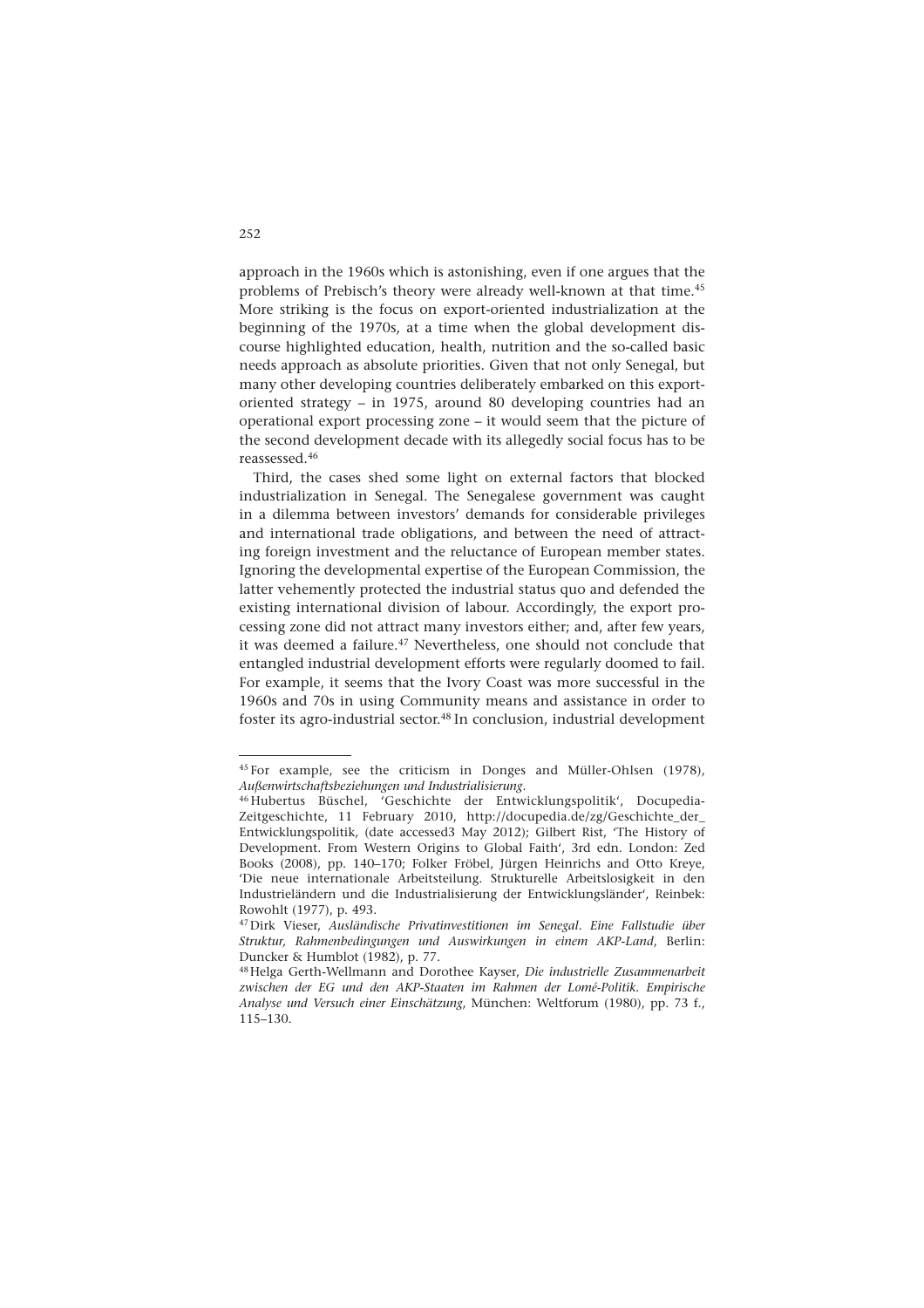cooperation between the EEC and its associated African countries, for better or for worse, represents a shared history, which must be taken into account when studying the history of industrial policy in Africa.

#### **References**

- Bayart, Jean-François, 'Africa in the World: A History of Extraversion', *African Affairs* 99 (2000), pp. 217–267.
- Büschel, Hubertus, 'Geschichte der Entwicklungspolitik', *Docupedia-Zeitgeschichte*, 11.2.2010, http://docupedia.de/zg/Geschichte\_der\_Entwicklungspolitik (accessed 3 May 2012).
- Calzadilla, Bernardo and Andreas Novy, 'Importsubstituierende und exportorientierte Industrialisierung', in: Feldbauer, Peter (ed.), *Industrialisierung: Entwicklungsprozesse in Afrika, Asien und Lateinamerika*, Frankfurt a.M.: Brandes & Apsel (1995), pp. 33–46.
- Chafer, Tony, *The End of Empire in French West Africa: France's Successful Decolonization*, Oxford/New York: Berg (2002).
- Clapham, Christopher, *Africa and the International System: The Politics of State Survival*, Cambridge: Cambridge University Press (1996).
- Cooper, Frederick, *Africa since 1940. The Past of the Present*, Cambridge: Cambridge University Press (2002).
- Cosgrove-Twitchett, Carol, *Europe and Africa: From Association to Partnership*, Farnborough: Saxon House (1978).
- Diouf, Mamadou, 'Senegalese Development. From Mass Mobilization to Technocratic Elitism', in: Cooper, Frederick and Randall Packard (eds.), *International Development and the Social Sciences: Essays on the History and Politics of Knowledge*, Berkeley: University of California Press (1997), pp. 291–319.
- Donges, Jürgen and Lotte Müller-Ohlsen, *Außenwirtschaftsbeziehungen und Industrialisierung in Entwicklungsländern*, Tübingen: Mohr (1978).
- Eckert, Andreas, 'Nachwort', in: Büschel, Hubertus and Daniel Speich (eds.), *Entwicklungswelten: Globalgeschichte der Entwicklungszusammenarbeit*, Frankfurt a. M.: Campus (2009), pp. 311–319.
- Foreman-Peck, James and Giovanni Federico (eds.), *European Industrial Policy: The Twentieth Century Experience*, Oxford: Oxford University Press (1999).
- Fieldhouse, David K., *Black Africa 1945–80: Economic Decolonization and Arrested Development*, London: Allen & Unwin (1986).
- Fröbel, Folker, Jürgen Heinrichs and Otto Kreye, *Die neue internationale Arbeitsteilung: Strukturelle Arbeitslosigkeit in den Industrieländern und die Industrialisierung der Entwicklungsländer*, Reinbek near Hamburg: Rowohlt (1977).
- Gautron, Jean-Claude, 'Les conventions d'établissement conclues par le Sénégal avec des entreprises', *Annuaire français de droit international* 14 (1968), pp. 654–670.
- Gerth-Wellmann, Helga and Dorothee Kayser, *Die industrielle Zusammenarbeit zwischen der EG und den AKP-Staaten im Rahmen der Lomé-Politik: Empirische Analyse und Versuch einer Einschätzung*, München: Weltforum (1980).
- Graf, Rüdiger and Kim Christian Priemel, 'Zeitgeschichte in der Welt der Sozialwissenschaften. Legitimität und Originalität einer Disziplin', *Vierteljahrshefte für Zeitgeschichte* 26 (2011), pp. 479–508.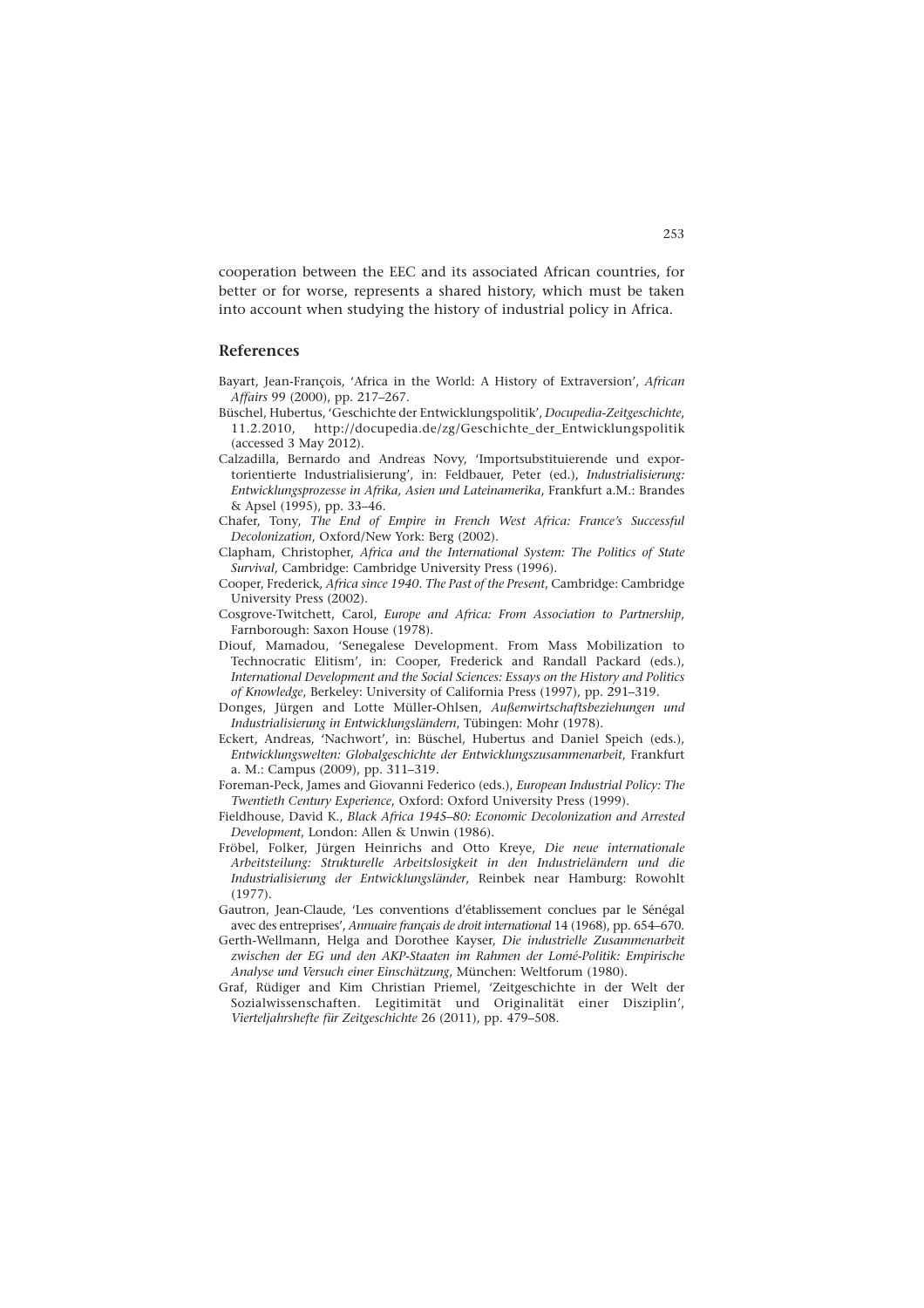- Grilli, Enzo R., *The European Community and the Developing Countries*, Cambridge: Cambridge University Press (1993).
- Kerr, Clark, *Industrialism and Industrial Man: The Problems of Labour and Management in Economic Growth*, London: Heinemann (1962).
- Marseille, Jacques, *Empire colonial et capitalisme français: histoire d'un divorce*, Paris: Albin (1984).
- Migani, Guia, *La France et l'Afrique sub-saharienne, 1957–1963: histoire d'une décolonisation entre idéaux eurafricains et politique de puissance*, Brussels: Lang (2008).
- Moser, Thomas, *Europäische Integration, Dekolonisation, Eurafrika: Eine historische Analyse über Entstehungsbedingungen der Eurafrikanischen Gemeinschaft von der Weltwirtschaftskrise bis zum Jaunde-Vertrag, 1929–1963*, Baden-Baden: Nomos (2000).
- O' Brien, Patrick K., 'Industrialization', in: Bentley, Jerry H. (ed.), *The Oxford Handbook of World History*, Oxford: Oxford University Press (2011), pp. 304–324.
- Péhaut, Yves, 'De l'O.C.A à la SONACOS: Vingt ans d'échec des structures de commerce de l'arachide du Sénégal', *Année Africaine* 1982, pp. 407–431.
- Rempe, Martin, 'Fit für den Weltmarkt in fünf Jahren? Die Modernisierung der senegalesischen Erdnusswirtschaft in den 1960er Jahren', in: Büschel, Hubertus and Daniel Speich (eds.), *Entwicklungswelten. Globalgeschichte der Entwicklungszusammenarbeit*, Frankfurt a. M.: Campus (2009), pp. 241–273.
- Rempe, Martin, 'EEC Industrialization Plans for Africa in the Sixties', in: di Sarcina, Federica, Laura Grazi and Laura Scichilone (eds.), *Res Europae: Attori, Politiche e Sfide dell'Integrazione Europea*, Florence: Centro Editoriale Toscano (2010), pp. 107–118.
- Rempe, Martin, *Entwicklung im Konflikt. Die EWG und der Senegal 1957–1975*, Köln: Böhlau (2012).
- Rempe, Martin and Tillmann Schneider, '50 Jahre "Europa" in Westafrika: Zum Verhältnis europäischer und westafrikanischer Integration', in: Pernice, Ingolf *et al*. (eds.), *Europa jenseits seiner Grenzen: Politologische, historische und juristische Perspektiven*, Berlin: Nomos (2009), pp. 37–52.
- République du Sénégal, *Plan quadriennal de développement, 1961–1964*, Dakar: République du Sénégal (1961).
- République du Sénégal, *Les orientations générales du plan quadriennal 1961–1964*, Dakar: République du Sénégal (1963).
- République du Sénégal, *Deuxième Plan quadriennal de développement économique et social*, Dakar: République du Sénégal (1965).
- Rist, Gilbert, *The History of Development: From Western Origins to Global Faith*, 3rd ed., London: Zed Books (2008).
- Rocheteau, Guy, *Pouvoir financier et indépendance économique en Afrique. Le cas du Sénégal*, Paris: Karthala (1982).
- Rostow, Walt W., *Stadien wirtschaftlichen Wachstums: Eine Alternative zur marxistischen Entwicklungstheorie*, Göttingen: Vandenhoeck & Ruprecht (1960).
- Schumacher, Edward J., *Politics, Bureaucracy, and Rural Development in Senegal*, Berkeley: University of California Press (1975).
- Sieberg, Herward, *Colonial Development: Die Grundlegung moderner Entwicklungspolitik durch Großbritannien 1919–1949*, Stuttgart: Steiner (1985).
- Tooze, Adam J., 'Die Vermessung der Welt. Ansätze zu einer Kulturgeschichte der Wirtschaftsstatistik', in: Berghoff, Hartmut and Jakob Vogel (eds.),